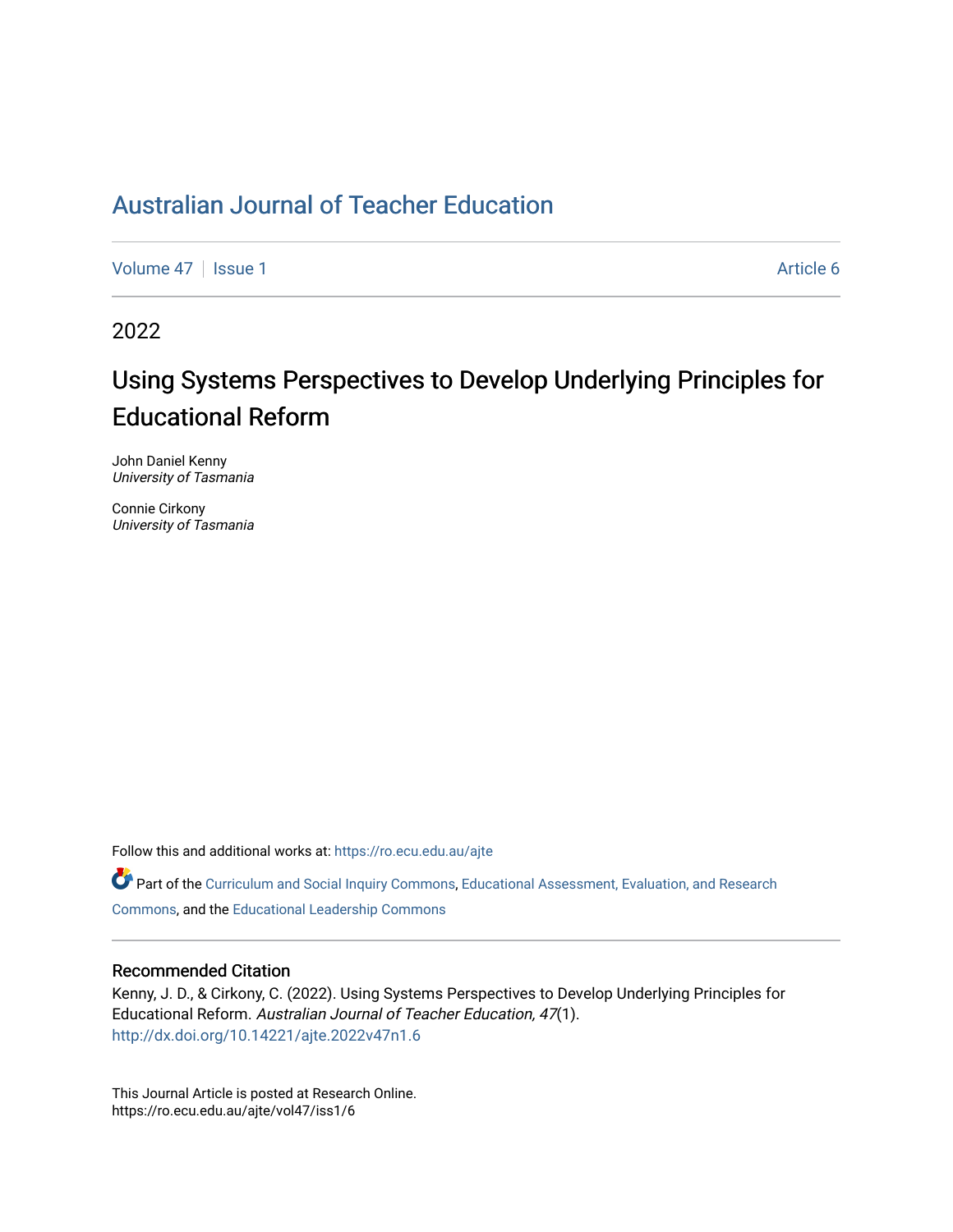# **Using a Systems Perspective to Develop Underlying Principles for Systemic Educational Reform**

John Kenny University of Tasmania Connie Cirkony University of Tasmania

*Abstract: One of the enduring problems in the education system is the gap between theory and practice, where the research to improve teaching and learning is not fully realised in the classroom. This has impacted the effectiveness of education reform. We take a systems thinking approach to better understand the complexity of an education system, which involves multiple stakeholders, each with different levels of power, purposes, and perspectives about what is important. Drawing on an extensive body of research we propose a set of six foundational and five enabling principles that support systemic educational reform. These 11 principles are put forward to provide guidance for decision-makers, researchers and practitioners on how a given educational reform might be more effectively implemented.* 

#### **Introduction**

Effective systemic educational reform has been a historically elusive goal, with contributing factors thought to be an underuse of research evidence and political influences over educational policy (Levin, 2010). The OECD (2007) also described the education sector as one with low levels of investment in research, and weak links between policy, research, and innovation. Further, reform in educational systems has also been hampered by poor implementation processes which do not acknowledge that "(i)mprovement is necessarily a process of learning by all those involved (Levin, 2010, p.742).

Moves to strengthen the links between educational research, policy, and practice, are also evident in worldwide efforts to increase the use of research evidence in decision-making across many different sectors, including education (Boaz et al., 2019, Farley-Ripple et al., 2017; Levin, 2013). However, achievement of this outcome involves more than simply identifying appropriate research and encouraging its up-take by practitioners (Farley-Ripple et al., 2017; Levin, 2013).

Farley-Ripple et al. (2017) noted that different stakeholders value different forms of research. For example, Levin (2013) points out that political pressures lead top-down policymakers to value large scale quantitative studies, but also claimed these forms of research do not necessarily capture the lived experiences of other stakeholders. To address this, he argued that education reform needs to be considered from a more systemic perspective. Green (2021) noted this idea is not new as the eminent former educational researcher, Garth Boomer, while also acknowledging inherent constraints, recognised the importance taking a systems perspective to enact educational change.

In this paper, we also consider change or reform as occurring within an education *system*. Thus, we draw on systems research to understand the nature of an education system and education research to understand the characteristics of educational change and synthesise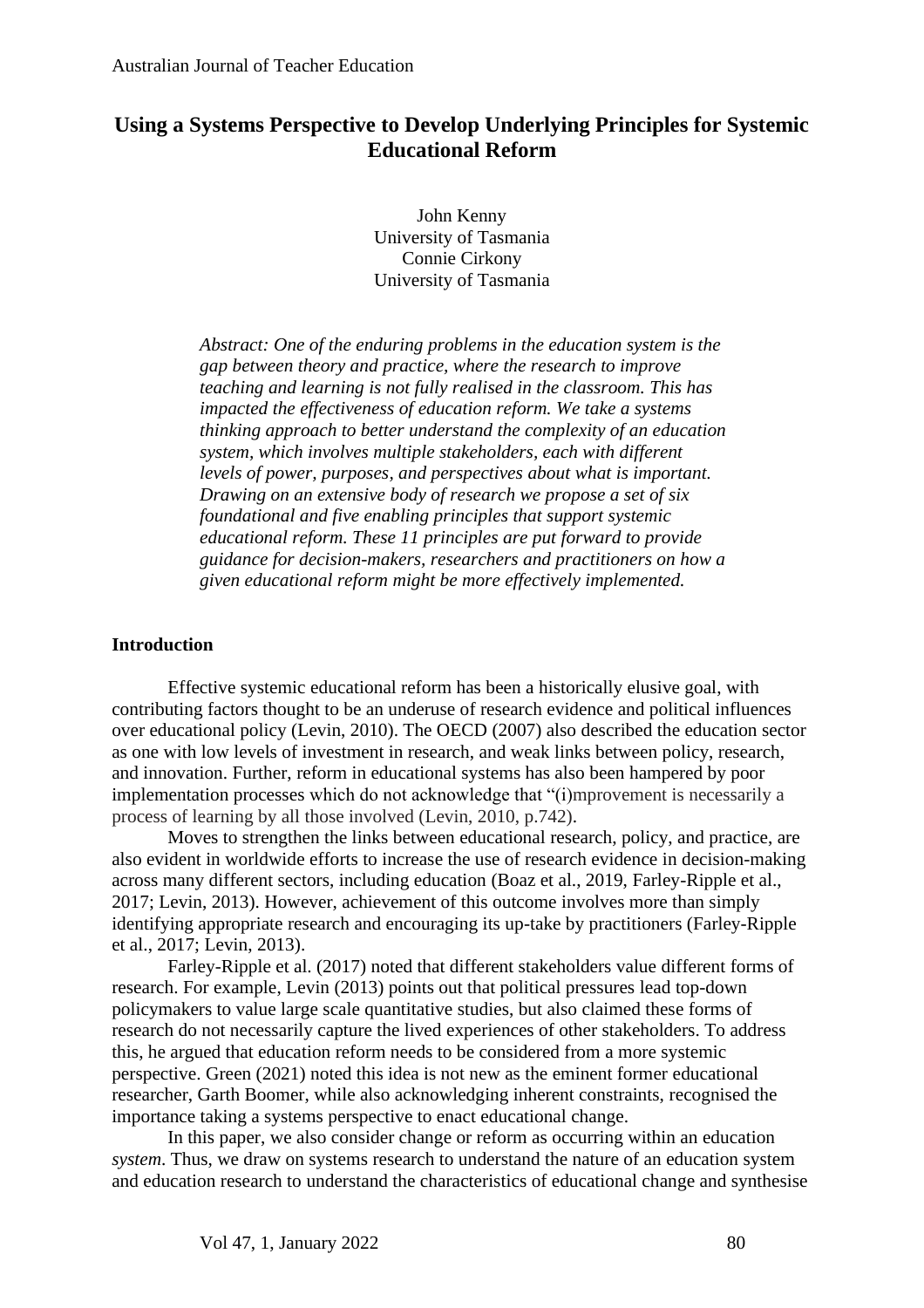learning from both fields of research. From this work we propose some first principles to underpin systemic educational reform.

#### **Taking a Systemic Perspective**

Using the language of Meadows (2014), the education sector can be described as a "complex adaptive system", defined as an interconnected set of elements that work together to achieve a specific purpose, including numerous diverse subsystems each with their own purpose and practices that can impact on the system as a whole. For Meadows (2014), whether a system is considered "simple" or "complex", is determined by how easy it is to change. Where a small shift might bring about predictable change in a simple system, in a complex system the outcomes are less predictable (Meadows, 1999).

Similarly, Chapman (2004) claims a complex system is more than the "sum of its parts" and may exhibit dynamic, goal-seeking, self-preserving, and adaptive behaviour. It involves multiple-levels, and often ambiguous processes, which makes the outcomes of any given change process uncertain. Checkland (2012) referred to organisations as "soft systems" to distinguish them from "hard" systems governed by physical laws, and to account for the unpredictability of human influences over change. Dealing with change in these complex systems, therefore involves an exploration of the interactions between and among multiple dynamic elements.

Further, change can be incremental or transformational. Meadows (1999, 2014) argued that the more impactful and fundamental a change is meant to be, the more it challenges the underlying rules and purpose of the system itself. Similarly, Kania and colleagues (2018) argued that "systems change is about 'shifting the conditions that are holding the problem in place" (p.3). They identified six conditions ranging in their degree of visibility. The most explicit conditions include the policies (e.g., rules, regulations, priorities), practices (e.g., activities, guidelines, habits) and resource flows (e.g., how money, people, knowledge, information, infrastructure are allocated and distributed). Semi-explicit conditions include relationships (e.g., connections, communications, perspectives) and power dynamics (e.g., authority, distribution of decision-making power). The least explicit conditions are the mental models (e.g., the beliefs, assumptions that influence how we think, what we do, and how we talk), out of which the system arises.

Many change initiatives tend to focus on the explicit conditions, because they are relatively easy to address. However, the less explicit are more impactful for sustained change, but also more challenging (Kania et al., 2018). Explicit conditions are associated with structural change, but transformational change must address the mental models, which are mediated through positive and negative feedback loops. These link actors, across multiple levels in a complex system, serving to change or maintain the current conditions respectively (Meadows, 1999; 2014; Senge et al., 2012).

Checkland (2012) also emphasised the importance of social interactions across the system as a key to reform by enabling the integration of multiple world views and objectives through continual adaptation. Consistent with Levin (2013), Checkland (2012) also argued that reform results from learning, in a system that aims for improvement. Thus, systemic educational reform necessitates processes that allow a degree of autonomy for experimentation, accept the potential for failure, and importantly, enable feedback and continuous learning to achieve sustained improvement efforts.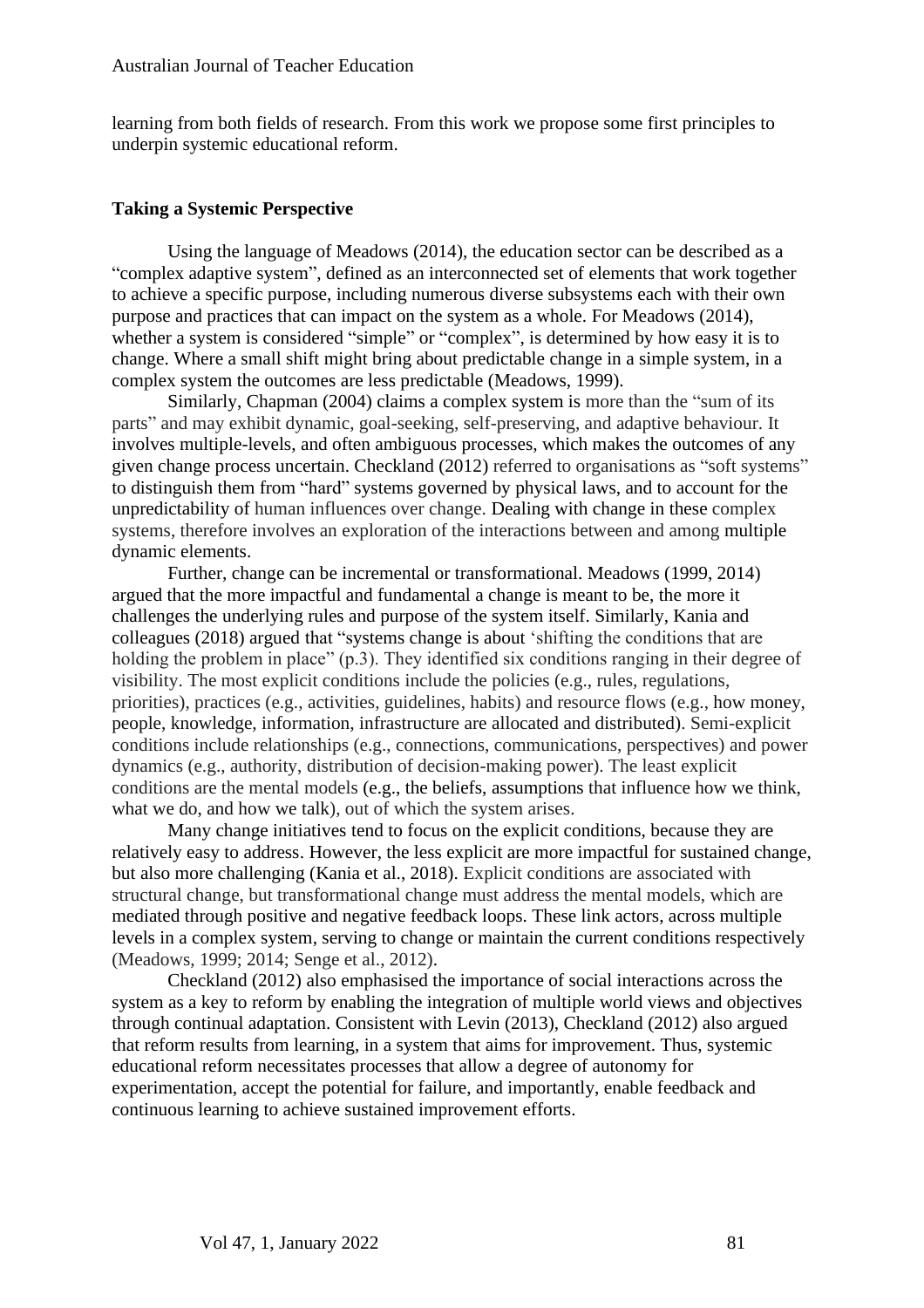#### **The Value of Establishing 'First' Principles**

If we accept an educational system as a complex adaptive system, we may be able to identify some foundational or *first principles* which underpin how the system functions and what should be considered when attempting systemic reform.

Aristotle (n.d.) proposed the idea of "first principles" as the "basis from which a thing is known." These are foundational propositions of knowledge in a given field. While a first principles approach is widely used to solve problems in science and engineering, its suitability to solving complex problems in "soft" social systems is not wide-spread, arguably due to the greater level of contestability of the knowledge in these fields. If, however, some first principles can be identified for educational reform, they would provide decision-makers with more confidence in how to approach a given change initiative, by articulating the pertinent aspects that need to be addressed to bring about change across the system.

There are several examples where educational researchers have endeavoured to articulate a set of principles related to complex educational problems. For example, principles have been proposed to improve initial teacher education (Darling-Hammond, 2006; Ingvarson et al., 2014) and to underpin the design of effective learning activities (Merrill, 2002; Tytler et al., 2013). As Green (2021) points out, Boomer also advocated some principles in relation to curriculum reform.

To our knowledge, this is the first attempt at proposing a set of principles to underpin reform across an educational system. In this endeavour, we take up the challenge by Checkland (2012, p.469), for researchers to find practical ways to ensure they engage with the "complex reality" that is an education system.

#### **Identifying First Principles for Educational Reform**

The first task in looking for principles to guide systemic educational reform is to explore what is known. This is a daunting task because the body of pertinent research covers an extensive range of different fields. To address systemic change, it will be necessary to draw on research into education policy, curriculum development and implementation, teacher change, teacher professional learning, and disciplinary-specific research around teaching and learning. Given such a broad literature base, and limited space, we choose to focus on a selection of key research in each area, without attempting to be exhaustive in any one field.

#### **Education Policy**

In a complex adaptive education system, effective reform processes need to provide a voice for a range of stakeholders. This immediately brings into focus the nature of relationships and power dynamics operating in the system (Kania et al., 2018). Too often, the education sector is forced to respond to "top-down" reform, so it is not often successful. Chapman (2004) attributes the failure of top-down approaches to their inability to account for the diversity and complexity in decision-making, leading to poor understanding of contextual considerations, unintended consequences, and ultimately less effective outcomes from a given reform. This approach fails to acknowledge that "different individuals and organisations within a problem domain will have significantly different perspectives, based on different histories, cultures and goals" (Chapman 2004, p.20). Senge and colleagues (2012) noted while that top-down educational reform initiatives may show some initial improvements, these may not last, because if, for example, teachers are not invested in the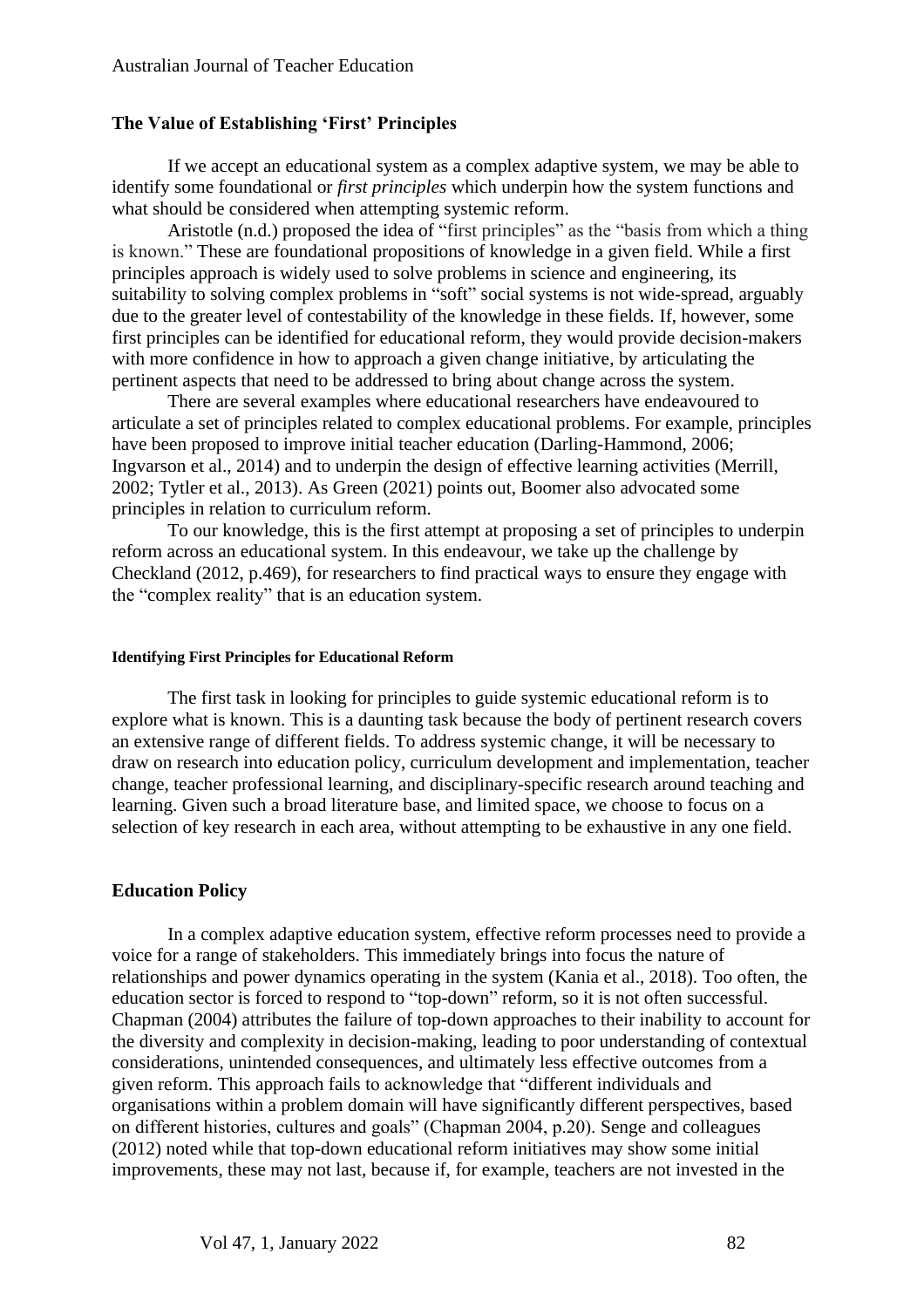change, they may lose interest in the reform or begin teaching to the change instead of the students.

Similar points have also been made by educational researchers. Green (2021) noted that Garth Boomer came to believe that curriculum reform, in the classroom and the educational bureaucracy, should be informed according to the principles of "explicitness, negotiation, questioning and reflection" (p.221). Similarly, Farley-Ripple et al. (2017, p.4) suggested a "bi-directional" approach to decision-making by including other stakeholders in the development of educational policy. Hargreaves and Fullan (2012) also argued for broader stakeholder input into systemic policy decisions, pointing to need to promote better coherence between the goals, implementation, and evaluation (i.e., accountability) which is often missing from the implementation plan. This notion of coherence is common to each of these researchers and consistent with the need to build a common understanding across the system: "This requires a sophisticated theory about systems and the way they work, as well as a learning theory (Boomer 1999, p.240, as cited in Green, 2021).

Expanding on these ideas, Hargreaves and Fullan (2012) called on decision-makers to "involve communities, along with professional educators and governments, in establishing goals and contributing to their attainment" (p.5). This educational research accords with systems research and highlights the link between a more inclusive input into decision-making and the notion of building coherence of the change process through feedback. Integrating the ideas in this research suggests two underlying principles:

That an effective educational system:

- *1. Develops and implements policy based on sound and well-established educational research relevant to the context of all key stakeholders.*
- *2. Builds coherence in policy by proactively promoting the involvement of key* 
	- *stakeholders in the formation of education policy and its ongoing development.*

#### **Coherence Through Feedback: Accountability as Feedback**

In a system, feedback loops serve as the mechanisms to monitor how well a system is functioning. As accountability mechanisms, negative feedback loops, act like "thermostats" to maintain a certain temperature in the room, or to maintain a steady state. Applied to the education system in a generative way, these processes can ensure the perspectives of different stakeholders are better understood and the policy is kept on track. To ensure policy coherence and address issues in a timely way, there is a need to focus is on what policy might look like at different levels in the system and gather evidence to inform policy. Here, an earlier point, that different stakeholders may value different forms of evidence (Farley-Ripple et al., 2017; Levin, 2013) becomes relevant. Key decision-makers need to include evidence pertinent to other stakeholders. Green (2021) noted Boomer's awareness of these constraints and how they must be understood and negotiated between the stakeholders to effect change. These ideas inevitably link to the notion of power in an educational system (Kania et al., 2018).

Given the importance of the role played by teachers, Hargreaves and Fullan (2014), along with Darling-Hammond et al. (2014) called on decision-makers to be especially careful that the accountability mechanisms put in place support teachers' work in classrooms. This point is also emphasised by the OECD (2007, p.25), who pointed out that: "In every national context and every kind of system, education reform is, ultimately, only as good as what actually takes place in the classrooms."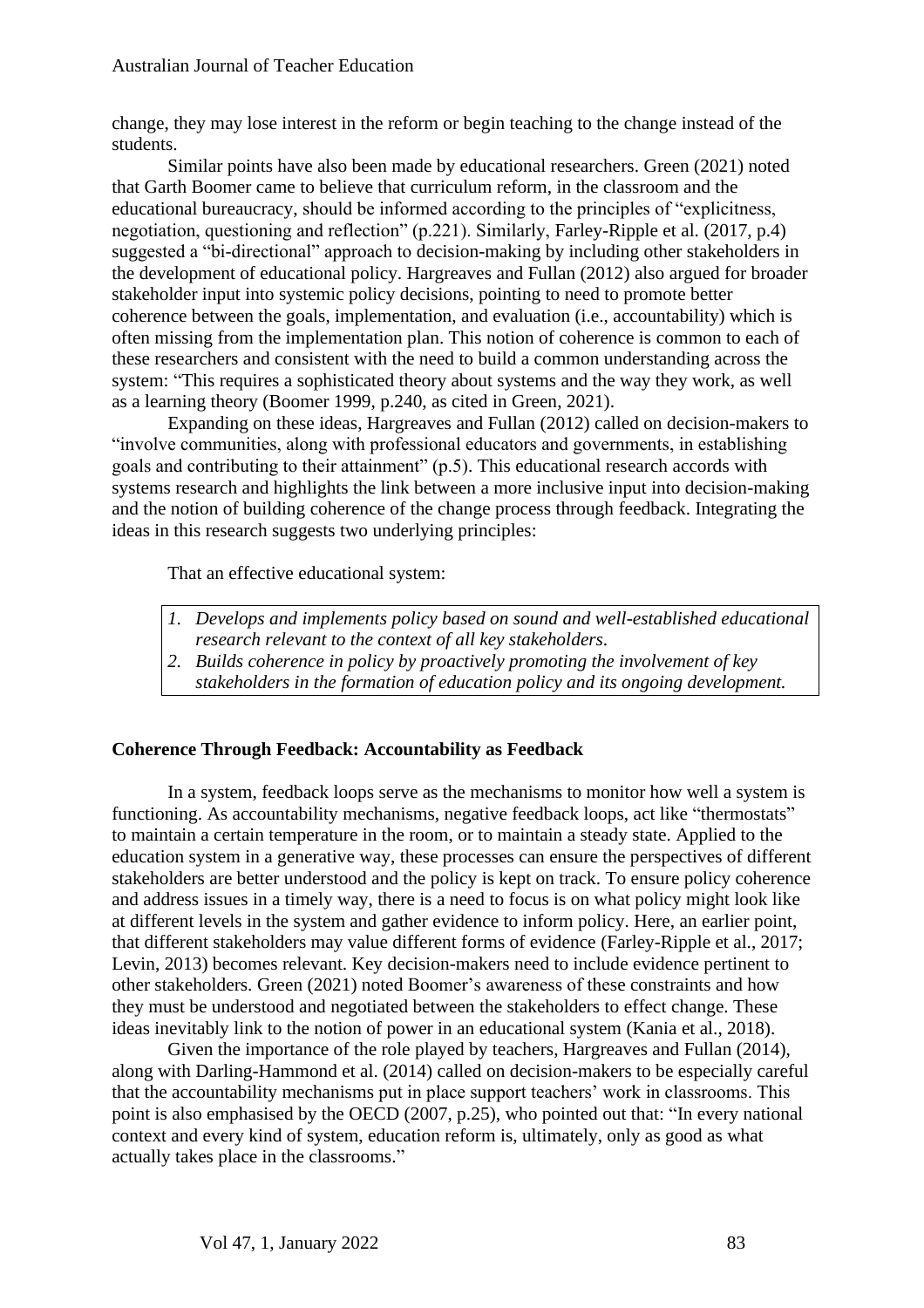Other researchers have expanded on this through the notion of "reciprocal accountability" (Darling-Hammond et al., 2014; Farley-Ripple et al., 2017; Hargreaves and Fullan, 2012). Darling-Hammond et al., (2014, p.5) based their thinking on the three pillars of meaningful learning, professional capacity, and resource accountability, so "each level of the system is held accountable for the contributions it must make to produce an effective system". The intention of reciprocal accountability is to ensure the coherence of educational policy-making and improve the working relationships between the levels in the system. Educationally, the intention is to create conditions that enable teachers to do their work well (e.g., support students' learning). It goes further, however, by emphasising that decisionmakers must also be accountable for providing adequate resourcing, pointing to the resource flows within the system. This is particularly important for supporting and sustaining the implementation of transformational reform initiatives.

A coherent educational policy environment is one where the curriculum is clear about, relevant to and supportive of any "new vision for learning" and aligned to "systemic changes implied by that goal" (Darling-Hammond et al. 2014, p.4). This level of coherence is particularly salient for the work of teachers. To illustrate this, Hargreaves and Fullan (2012) reported on the comparative performance of educational systems, and noted that, in lower performing systems, the emphasis of policymakers was on the performance of schools and teachers through "standardization, external accountability, high-stakes testing, and market driven competition" (p.82). By contrast, higher performing systems emphasised building teachers' capability as, "individuals and groups…[who] willingly take on personal, professional and collective responsibility for continuous improvement and success for all students" (Fullan et al., 2015, p.4).

While both forms of feedback intend to hold teachers accountable and inform decision-makers on the progress, they reveal fundamentally different power dynamics and relationships operating within the system. Where the former is punitive in nature and places restrictions on teacher autonomy and professionalism, the latter actively encourages their involvement and development of their professional capacity. The latter is more in tune with change as learning in a complex system, and the need to support individual and organisational practices such as experimentation and continuous learning (Checkland, 2012).

Other researchers have noted that the extensive use of standarised tests as an accountability measure to gauge systemic improvements and teacher performance is not coherent with calls for 21<sup>st</sup> Century learning (Darling-Hammond et al., 2014; Farley-Ripple et al., 2017; Fullan, et al., 2015). Fullan et al. (2015) argued that there is little evidence that external accountability approaches lead to "lasting and sustained improvements in student and school performance" in contrast to the "solid and mounting evidence on the fundamental impact" of more intrinsic accountability approaches (p.6). In other words, thinking systemically, the accountability measures need to extend beyond a narrow focus on achievement scores, to include broader and multiple measures of success to avoid unintended consequences (Chapman, 2004).

Thus, in terms of the inherent power dynamics, Hargreaves and Fullan (2012) argued strongly that an effective educational system must be based on developing a professional teaching workforce. As a foundational and costly systemic issue, it is clearly a matter for policymakers to enable and adequately resource this outcome. However, they claimed an effective educational system is one where "policy-makers … place their emphasis on the development of the collective capacity of the profession and its responsibility for continuous improvement and for the success of all students" (Hargreaves & Fullan, 2012, p.83). They added that a professional teaching workforce will be more open to, and capable of, innovation and effective reform, if accountability processes, enable feedback, are coherent with policy and support the work of teachers. This research suggests two further principles.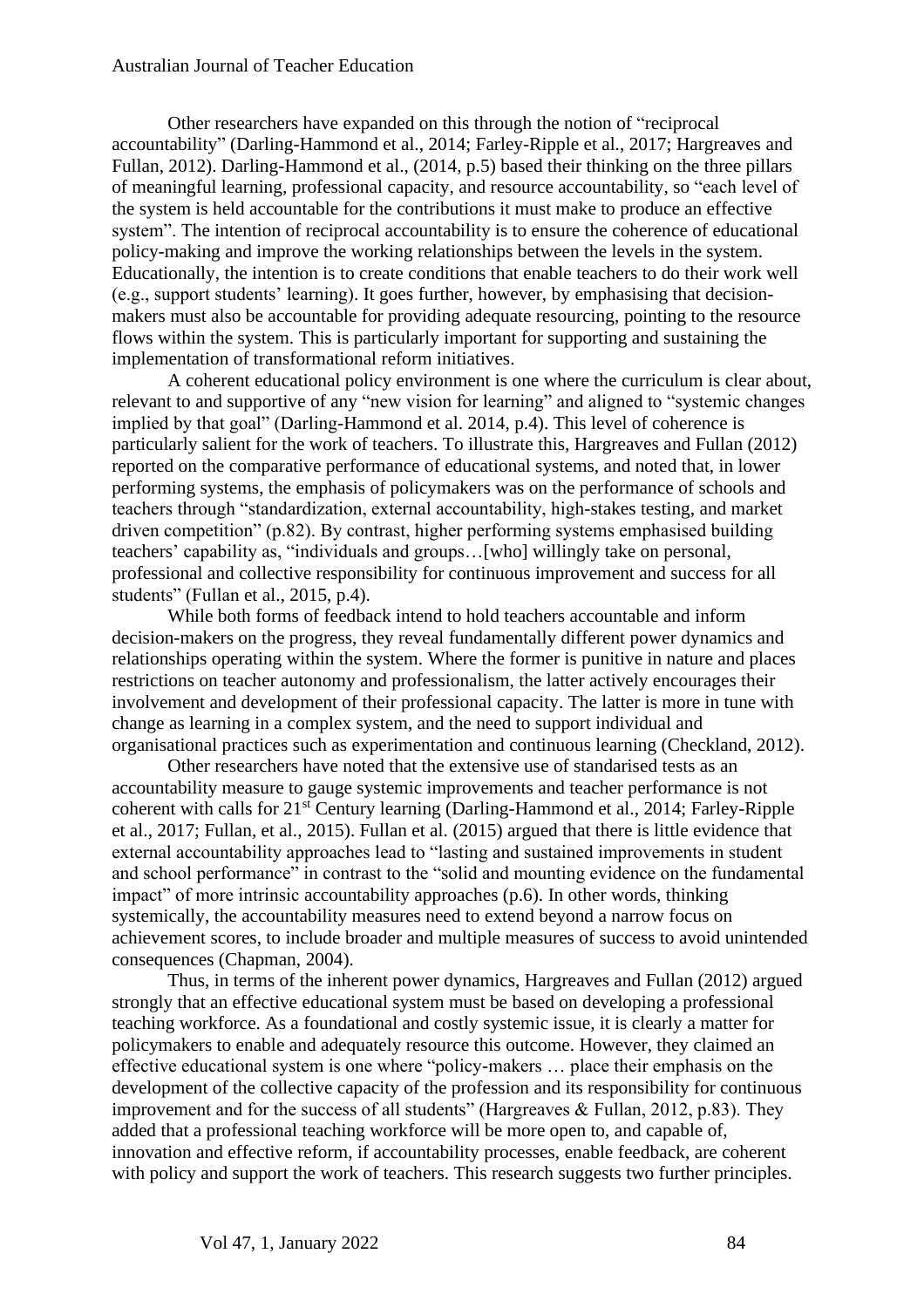That the educational system will be more effective when it:

- *3. Recognises and values the centrality of teacher professional expertise as a*
- *foundation of an effective and adaptive educational system.*
- *4. Designs accountability processes that align with education goals within curriculum policy, as a way to support and guide teachers in their work.*

# **Promoting the Professional Role for Teachers**

The contention that an effective educational system should be based on a capable and professional teaching workforce (Hargreaves & Fullan, 2012), is consistent with calls for experimentation and continuous learning to support adaptive change (Chapman, 2004; Meadows, 1999; Senge, 2012). But what does it look like in reality?

Green (2021) claims that educational improvement needs classroom teachers operating as practitioner scholars; that is, experts researching their own practice and theorising the curriculum (p.222). Hargreaves and Fullan (2012) called for researchers to "delve into teaching" to understand the nature of teaching, because "to change anything, we must first know what it is we are changing" (p.23). In searching for relevant principles, here, we turned to the body of research on teacher expertise and professional learning.

When Lee Schulman (1986, p.9) posed the question: "What are the domains and categories of content knowledge in the minds of teachers?", the notion of *teacher knowledge* was little understood. His aim was to develop a more coherent theoretical framework to understand teachers' work. Schulman (1986) argued that, historically, teaching is the highest form of understanding, where "the ultimate test of understanding rests on the ability to transform one's knowledge into teaching. Those who can do. Those who understand teach" (p.14). He explored the connection between subject matter content and the related pedagogical practices teachers use to try to distinguish professional teachers from others who did not teach. Much has changed since he first proposed the notion of Pedagogical Content Knowledge (PCK).

Around the globe, calls for 21<sup>st</sup> Century Learning have increased the expectations of teachers (Ananiadou & Claro, 2009). Professional standards for teachers have been developed to articulate in detail knowledge and skills teachers need. Some examples include those presented by the Australian Institute for Teaching and School Leadership (AITSL, 2022), and other education jurisdictions such as Canada and New Zealand (British Columbia Teacher's Council, 2019; Education Council of New Zealand, 2019). Typically, these standards outline key components of teacher expertise, including a deep understanding of subject matter and how to teach it; an understanding of how to plan and assess for effective learning; an understanding of the curriculum; and an understanding of how students learn.

The growing use of standards also overlaps with the issue of appropriate accountability for teachers. While Hargreaves and Fullan (2012) supported the use of standards "to screen candidates for the profession, support and sort beginning teachers, and help drive development through helping to increase expertise", they warned against their use to determine the performance of individual teachers (Fullan, et al., 2015, p.13).

Similarly, Schulman (1986) claimed that appropriate tasks for assessing teachers should resemble those used for assessing the capacities of other professionals. These go beyond the application of techniques and propositional knowledge and "tap into the unique knowledge bases of teaching" (p.13)**.** Indeed, some jurisdictions provide a graduated series of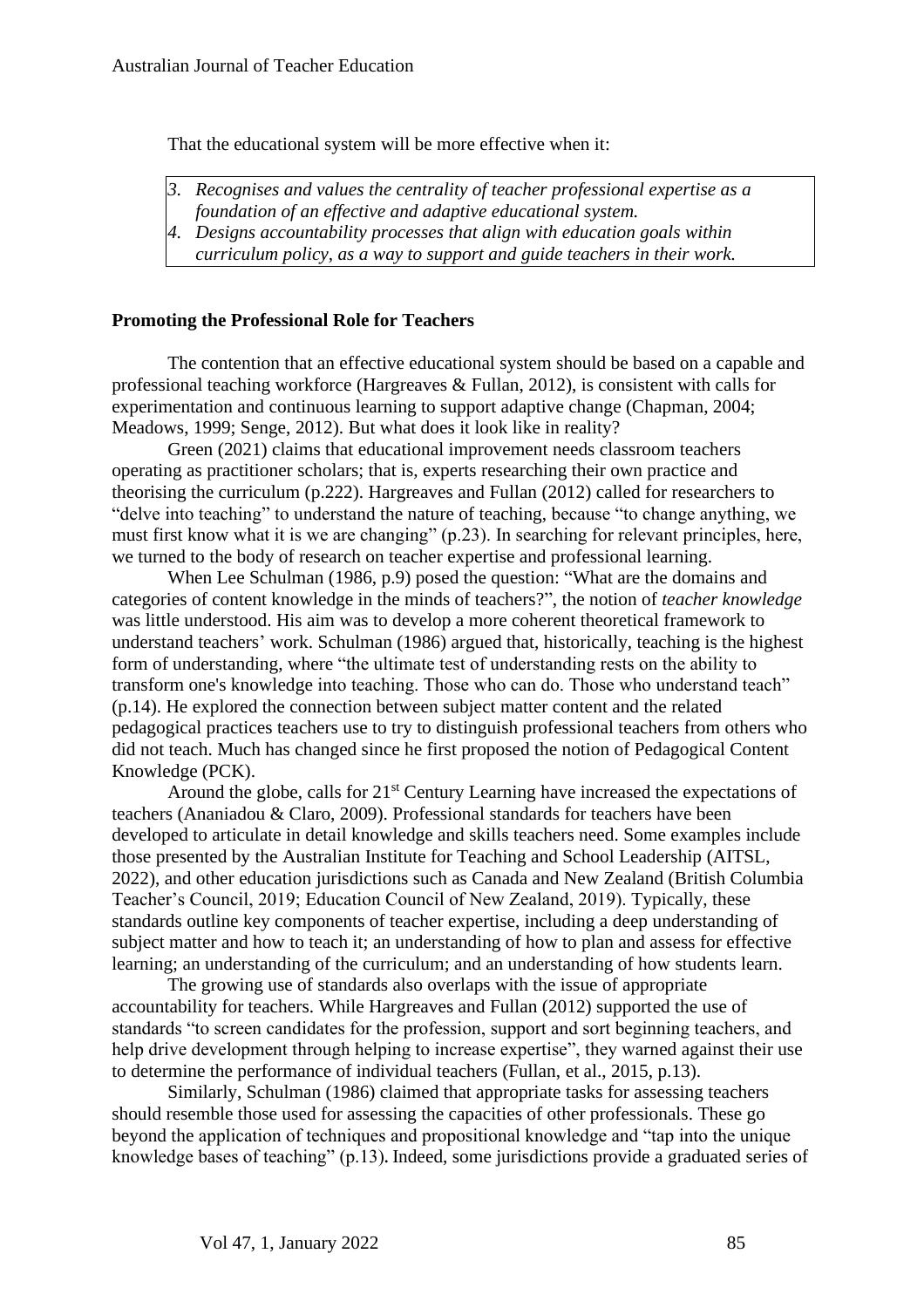expectations outlining what teachers should be able to demonstrate as they move through their careers from novice to expert teachers (AITSL, 2022; Reid & Kleinhenz, 2015).

#### **Expertise Versus Experience**

In a seminal paper on teacher expertise, Berliner (1986) claimed that expert teachers were better at recognising patterns, and categorising and adapting to problems in context. These ideas are consistent with those proposed by the Australian National Research Council (2000), who define an expert as one who can think effectively about problems in their specialist area. An expert can draw on deep knowledge organised into big ideas or principles, that are highly integrated and contextual.

Hattie (2014) also distinguished between expert and experienced teachers by the nature of the challenges they set for their students. Experts tended to offer learning activities that are "more integrated, more coherent, and at a higher level of abstraction and understanding achieved" (p.30). By contrast,

Ericsson and colleagues (2018) described a process to explain how expertise develops over time. Because a novice has limited background knowledge and experience to draw on, they tend to rely on trial and error or heuristic approaches (i.e., use of approximate solutions) to solve problems (Jiang & Braatz, 2016). Ericsson and colleagues (2018) claim that, through experience, novices naturally progress to an acceptable level, but further development is unpredictable and "continued improvements (changes) in performance are not automatic consequences of experience" (p.14). They argued practitioners must actively seek to become experts in their field.

Similarly, Hargreaves and Fullan (2012) claimed that teachers need to build "professional capital", which refers to both a professional ethos and expertise, to become excellent at teaching. Professional capital assumes a commitment to continually develop as a professional and work collaboratively with colleagues to improve the profession as a whole. They claim that "effective teaching has to be prepared for fully, and practiced repeatedly, but it will take years to perfect until you reach the heights of your proficiency" (p.79). Hargreaves and Fullan (2012) further argued that, rather than focus on recruiting and rewarding better *individual* teachers, the "only solutions that will work on any scale are those that mobilize the teaching force as a whole" (p.21-22). From a systemic perspective, this has implications for policymakers to invest in the development teacher expertise.

In summary, Hargreaves and Fullan (2012) argued that an effective education system supports the professionalism of teachers and would empower them "to make discretionary judgements" (p.93) and develop their expertise through the process of reflection on their experience on the job: a process recognised as "central to professional practice" (p.98). These ideas are consistent with Checkland's (2012) view of the importance of learning through action in context. This contextual nature of the development of teacher expertise was also recognised by Schulman (1986) and will be explored more deeply in the next section.

The above research suggests that, while developing expertise in teaching is associated with experience, it is not a consequence of it. In a high performing educational system, teachers should be encouraged to innovate or experiment (Checkland, 2012), strive to improve their own performance and that of their colleagues, and actively pursue professional development that leads to better practice (Hargreaves & Fullan, 2012; Schleicher, 2018). This implies considerable trust in educator's professionalism and discretionary decision-making power over pedagogical matters.

This research suggests two more foundational principles: that an educational system will be more effective and open to reform when it: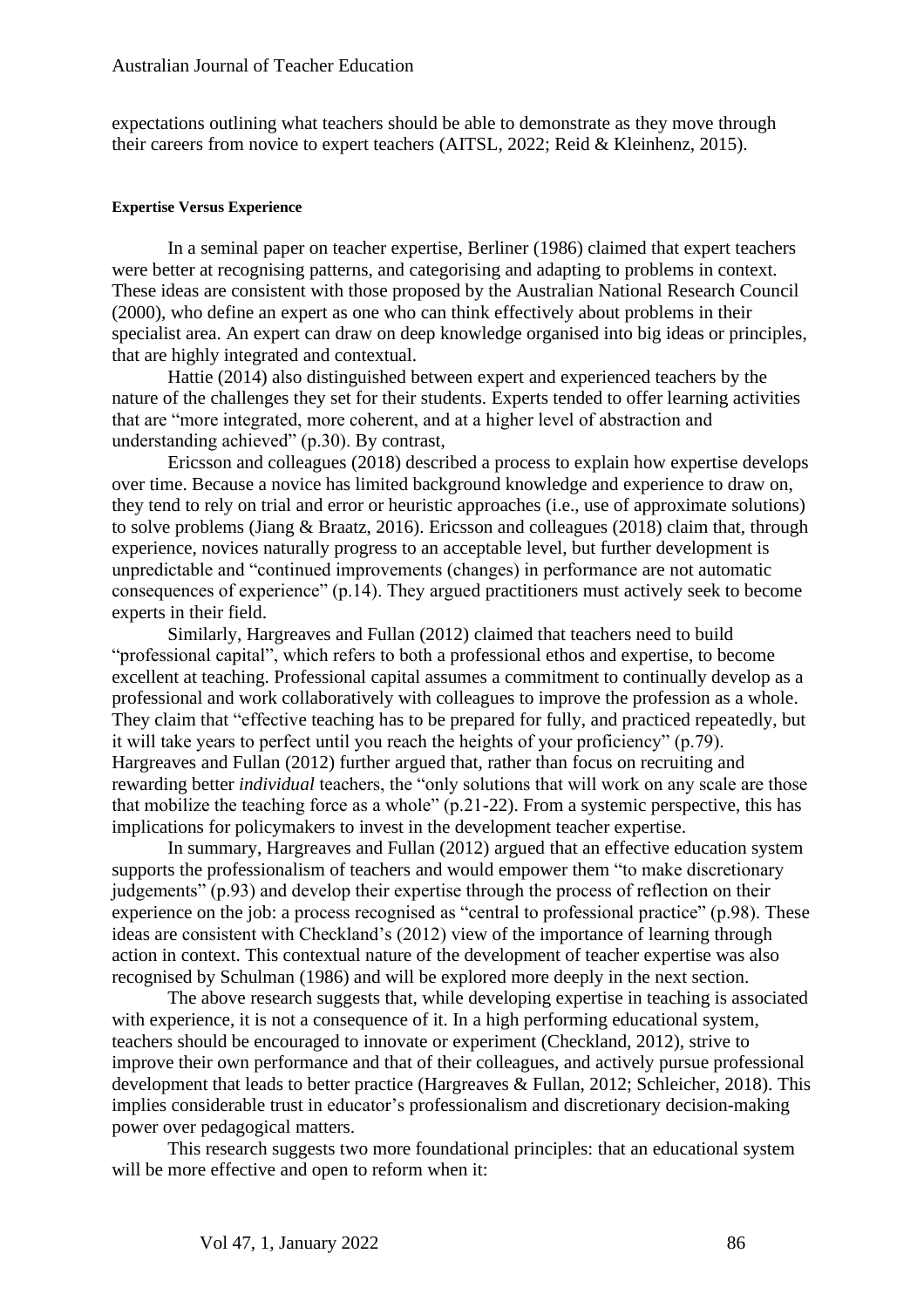- *5. Resources the professionalism of teachers and actively supports growth in their expertise throughout their careers from novice to expert.*
- *6. Empowers teachers to interpret educational policy and influence its development through feedback based on their experiences in context.*

### **A brief reflection on the systems approach**

These first six principles describe the underlying foundational conditions for an effective educational system. We argue that these principles enable the conditions for innovative and adaptative approaches through more inclusive decision-making, and ensure coherence between intended outcomes, appropriate resourcing, and accountability processes.

In terms of shifting the conditions for systemic change, these six principles speak to the areas of policy, practice, and resource flows (e.g., goals, accountability, continuous learning), as well as the nature of relationships and power dynamics, which are ostensibly more challenging to address (Kania et al, 2018). With these foundational conditions in place, a given educational reform is more likely to be successful (Darling Hammond et al., 2014; Hargreaves & Fullan, 2012).

#### **Enabling principles for reform in a complex system: contextual considerations for education**

As discussed above, in a complex adaptive system, decisions made at the top level can have a direct, but difficult to predict, impact on the schools, communities and classrooms in which teachers work and can result in unintended consequences. From a systems perspective, to minimise this, attention must be paid to the nature of the relationships and interactions between the different stakeholders. "Transforming a system is really about transforming the relationships between people who make up the system" (Kania et al., 2018, p.7). The remainder of this paper, therefore, focusses on contextual factors related to a given educational reform and on ways to facilitate these interactions.

#### **Partnerships as a Way to Improve Relationships and Coherence of a Reform**

One way of enabling stakeholder interactions and improving power relationships is through the establishment of genuine partnerships. Partnerships between universities and external bodies have been long advocated for improved learning outcomes. In professional and technical programs, the integration of learning with practical experiences in the field is widely advocated and highly valued by students, practitioners and employers, as an authentic means to link theory and practice (Cain, 2019; Darling-Hammond & McLaughlin 2011; Ingvarson et al. 2014; Jones et al., 2016).

Effective partnerships link to systemic change because they rely on recognising the mutual benefits and establishing and maintaining communication between the partners. They are based on developing trust and mutual understanding between stakeholders (Cain, 2019; Darling-Hammond & McLaughlin 2011; Ingvarson et al. 2014; Jones et al., 2016; Kruger et al. 2009; Patrick et al., 2009; McKenzie, 2014). By their nature, partnerships facilitate stakeholder interaction and necessitate negotiation on goal setting, planning, implementation and evaluation of the program. This ensures better coherence through common understanding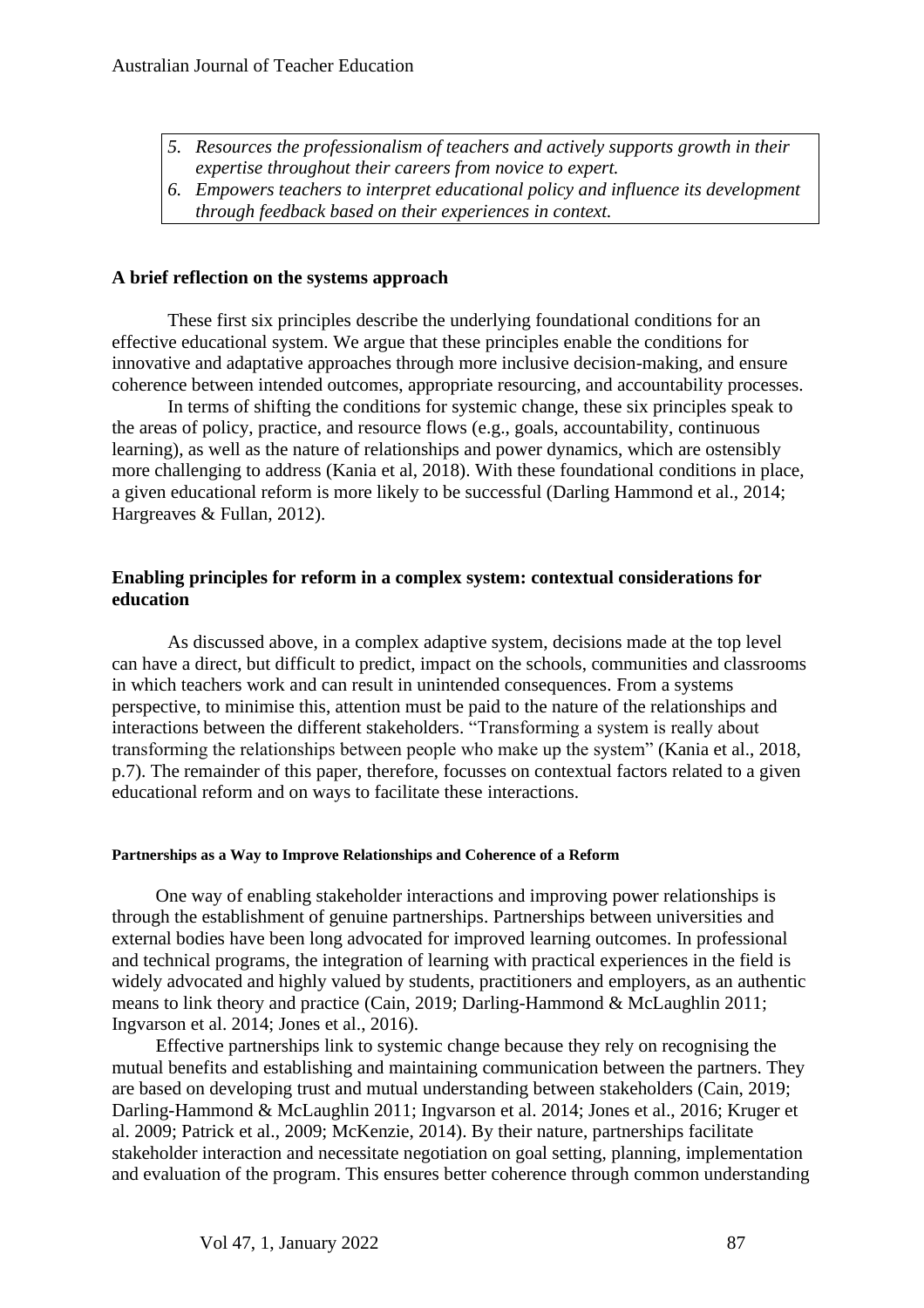and facilitating feedback to quickly address problems. Partnerships promote better alignment between the formal learning situation and needs of external partners (Jones et al. 2016; Patrick et al., 2009).

In education, partnerships between schools and universities have also been widely advocated as a way to improve Initial Teacher Education (ITE) (Darling-Hammond 2006; Darling-Hammond & McLaughlin, 2011; Ingvarson et al., 2014; TEMAG, 2014). As in other professions, this cooperation provides opportunities for mentorship and supervision of novices by more experienced colleagues. Ingvarson et al. (2009, p.45) claim beginning teachers need more time in schools to make "strong connections between theory and practical experiences, and where schools and universities share an understanding of the purpose of professional experience for students" (p.20). Despite this, in teacher education there has historically there has been little real integration of school-based experiences within formal university learning programs in teacher education (Jones et al. 2016; Ingvarson et al., 2014).

Darling-Hammond (2006) also argued that strong school-university based partnerships would promote coherence, facilitate learning in context of practice, deepen understanding of learning approaches and pedagogy. Partnerships help students inquire into their own assumptions and acknowledge different perspectives through analysis of real problems of practice and develop their "adaptive expertise" (Ingvarson et al., 2014, p.12).

Campbell et al. (2018) describe a range of models of partnerships for initial teacher education from work in the Science Teacher Education Partnerships in Schools (STEPS) Project, which were developed independently at six universities to address this gap. Jones et al. (2016) described the development of an Interpretive Framework by the STEPS Project team, which can inform the development of partnership approaches in other disciplines and indeed other sectors.

This research suggests partnerships can build coherence in educational policy and develop the professional expertise of novice teachers. However, the development of teachers' expertise beyond their initial training is more problematic. Cain (2019) claims that practising teachers also need to become more aware of educational research and to be able to evaluate its implications for their own practice. To do this, he suggests strengthening opportunities for collaboration between teachers and researchers, through formal professional learning programs, participation in joint research projects, and/or post-graduate study: "First, partnership agreements should enable teachers to engage both in and with research, so that, whatever activities the partnership engages in, research-based ideas can be critically scrutinised, systematically trialled, and rigorously evaluated by teachers in schools" (Cain, 2019, p.12).

Kostoulas et al. (2019) argued that teachers value research that is relevant to their classrooms, but the impact of research on classroom practice will be more effective when their educational leaders support the approach (Darling-Hammond et al., 2017). Thus, teachers are not simply as receivers of information but are professional practitioners who can provide valuable feedback based on their experiences in classrooms, which can inform the research and improve the educational reform itself (Cain, 2019; Farley-Ripple et al., 2017). Just as importantly, partnerships can also facilitate training of mentors and opportunities for feedback from other stakeholders, such as principals, parents and students. Ongoing feedback across the system provides important information to adapt and refine policy development (McKenzie, 2014).

This research addresses relationships, and the participants' mental models which are crucial conditions for transformational systemic change (Kania et al., 2018). It suggests two principles to enable a given educational reform: that improved outcomes will result when the reform process: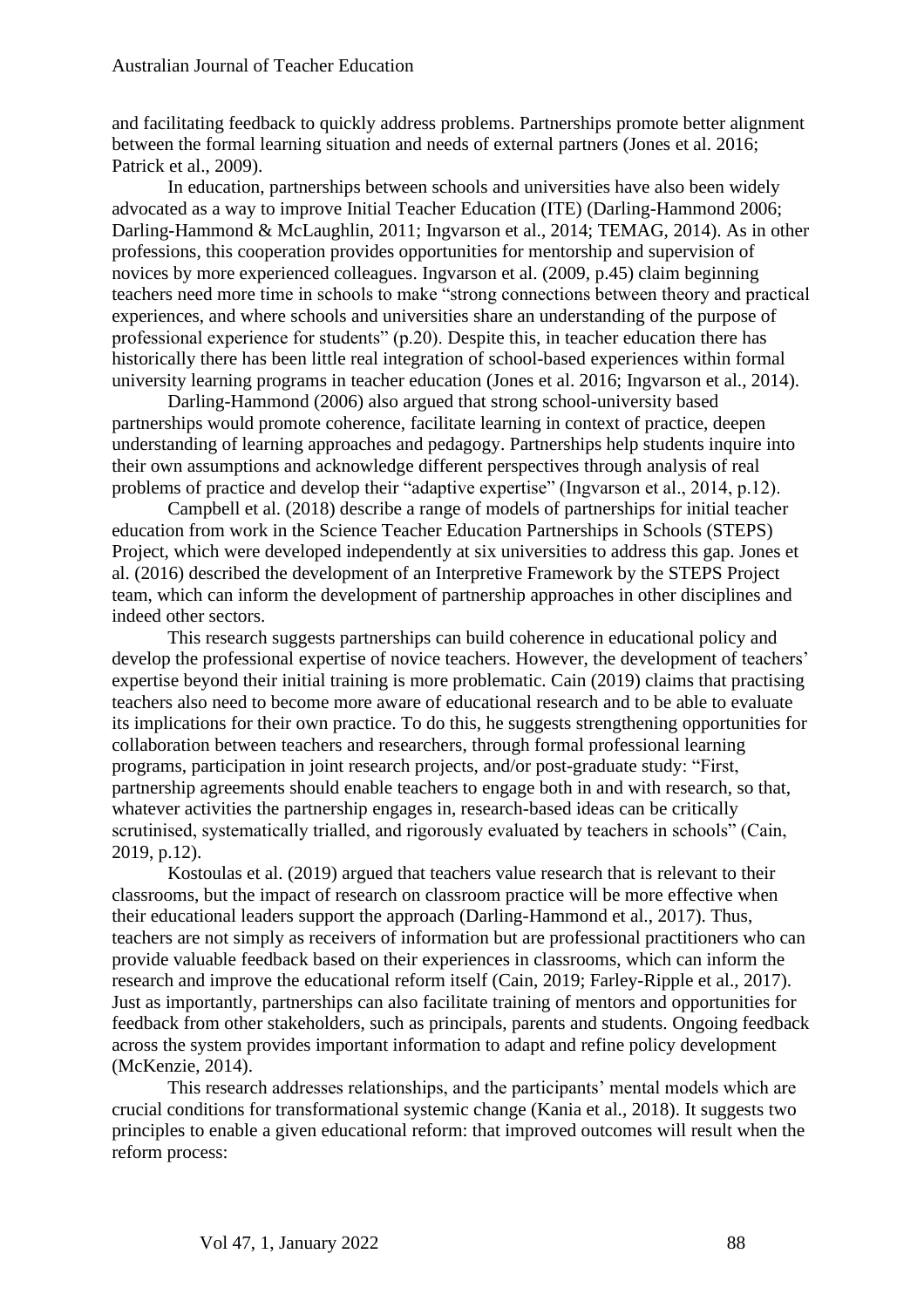- *7. Facilitates the formation of collaborative partnerships between universities and schools to build the expertise of both novice and in-service teachers with a given educational reform.*
- *8. Facilitates processes that enable feedback from educational leaders, teachers, and other stakeholders to inform the ongoing development of the reform based on their experiences.*

# **Supporting Teachers to Develop Their Expertise Through Ongoing Professional Learning**

Teachers' expertise is developed in the context of their work and must be deliberately pursued through ongoing Professional Learning (PL) (Hargreaves & Fullan, 2012; Schulman 1987). Therefore, the implementation of a given educational reform needs to consider how to support teachers to develop their expertise as it relates to the reform, and through their experiences with it in their classrooms. This fits with the professional model of teaching and is also consistent with the requirements for action-based learning for change in a complex system (Checkland, 2012).

Darling-Hammond and McLaughlin (2011) argue that teachers learn in similar ways to their students: doing, reading, reflecting, collaborating, and sharing. There is general agreement on the characteristics of high-quality teacher PL: that it needs to involve concrete tasks of teaching that focus on learning and development; be grounded in inquiry, reflection, and experimentation; be collaborative and supportive of communities of practice; be situated, sustained, and supported by modeling/coaching; and connect to other aspects of school improvement (Darling-Hammond et al. 2017; Garet et al., 2001; Hawley & Valli, 1999; 2000). Other researchers provide similar characterisations of effective teacher PL (Brand & Moore, 2011; Garet et al., 2001; Hawley & Valli, 2000; Jensen et al. 2016; Luft et al. 2015; Reid & Kleinhenz, 2015). In addition, effective PL must occur over an extended time period and in conjunction with the provision of good resources. Such approaches have been found to assist teachers to improve classroom practice and student outcomes (Appleton, 2003; Cooper et al., 2012; Darling-Hammond et al. 2017; Fitzgerald et al., 2019; Hackling & Prain, 2005; Luft et al. 2015).

Effective PL seems to be a fundamental component of effective educational reform. From a systems perspective, the provision of PL and its funding relate to the explicit conditions of 'practice' and, given the ongoing need of high-quality PL, requires considerable resources (Garet et al., 2001). Without it, there is an increased risk that a given reform will not be implemented effectively (Fitzgerald et al., 2019; Garet et al., 2001; Reid & Klienhenz, 2015). While this may save money in the short term, it will restrict the capacity of teachers to develop their expertise to implement the reform in their classrooms. Indeed, there seems little point in conducting PL that does not aim to extend or challenge teachers to change. From this research we therefore propose another enabling principle: that an educational reform program will be more effective when it:

*9. Specifically builds teachers' expertise with the reform, through extended, reflective collaborative professional learning activities (e.g., school-based action learning, mentoring), along with associated support materials.*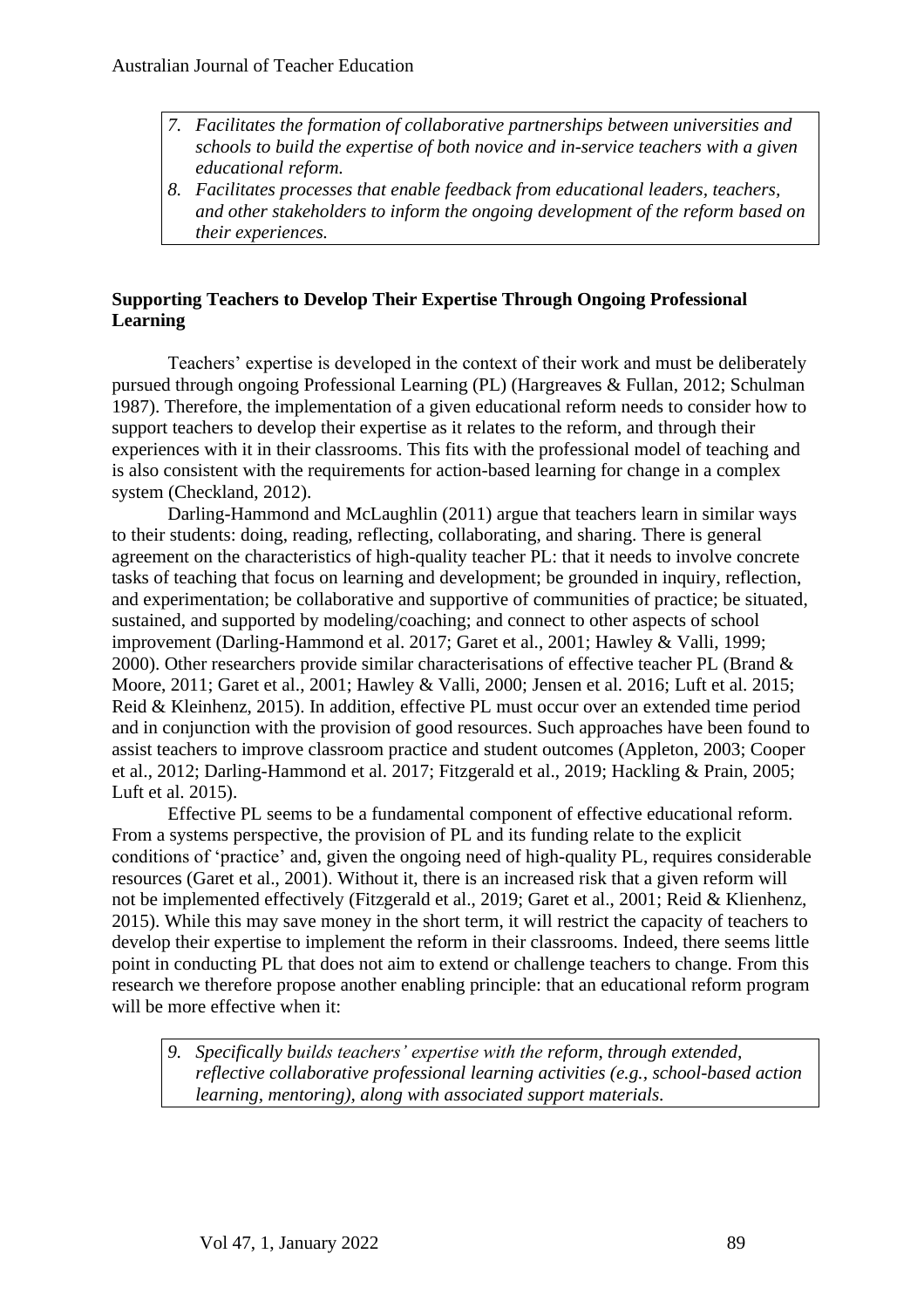#### **Contextual Factors Related to Developing Teachers' Expertise with a Given Reform**

Given that teachers develop and enact their expertise when able to reflect on their experiences within a context close to their practice, it follows that different groups of teachers will have different needs to support their implementation of a given reform. For individual teachers, contexts may differ in terms of discipline, workplace, and the stage of their career. This adds another layer of complexity to considerations of building teachers' expertise with a given educational reform. We will briefly consider each in turn.

#### **Disciplinary Context**

To better understand how a given reform may be applied in the context of a discipline, we draw on a case study of reform in Science, Mathematics, Engineering and Technology (STEM) education. We do this for two reasons: firstly, because STEM educational reform has been high on the change agenda in many countries; and secondly, because this is our own area of disciplinary expertise. We recognise, however, that the emerging principles will need to be adaptable to other disciplinary contexts.

For over 30 years, many countries have reported students' disengagement in STEM subjects, leading to concerns that their future workforce will lack skills relevant to economic development in the 21<sup>st</sup> Century, placing them at a competitive disadvantage (Breimer et al., 2012; Colucci-Gray et al., 2017; DeCoito, 2016; Marginson et al., 2013; Kennedy et al., 2014; Sharma & Yarlagadda, 2019; Timms et al., 2018). The key aim of STEM educational reform has been to engage more students in STEM subjects in school and encourage them to pursue careers in STEM. This is also closely linked with employer demands for students to be 'work-ready' for the knowledge economy. Despite a concerted effort by many governments, and significant resourcing to fund many initiatives, there is no increase in students' interest in STEM, in Australia (Marginson et al., 2013), India (Sharma & Yarlagadda, 2018), and Canada (DeCoito, 2016; Parkin & Urban, 2019). This suggests that while resource flows for STEM may have been sufficient, other conditions for systemic change may not have been adequately addressed.

From a pedagogical perspective, the situation in Australia reflects much of what has happened in other countries. There is no clear link of STEM to the National Curriculum, where Science, Technology and Mathematics appear as distinct disciplinary domains and Engineering does not appear at all.

Further, STEM education reform proposes that teachers should adopt student-centred teaching practices to re-engage students through problem solving, inquiry-based approaches, critical thinking and creativity, and other methods designed to increase student learning and engagement with science and mathematics (Marginson et al., 2013, p.23). However, there is a lack of consensus on how to approach reform. For example, Marginson et al. (2013 recommended STEM should be approached from a strong commitment to disciplinary knowledge. In contrast, Timms et al. (2018, p.13) suggested the need to shift the emphasis from disciplinary knowledge to disciplinary practices.

One seemingly obvious problem is the STEM approach assumes teachers have, or can develop, expertise in up to four distinct disciplines along with the ability to integrate studentcentred learning across these disciplines. Further, the development of teachers' expertise in STEM (as for other disciplines) is complicated by an increasing number of teachers, lacking appropriate disciplinary qualifications and being required to teach these subjects "out of field" in many countries (Hobbs & Törner, 2019).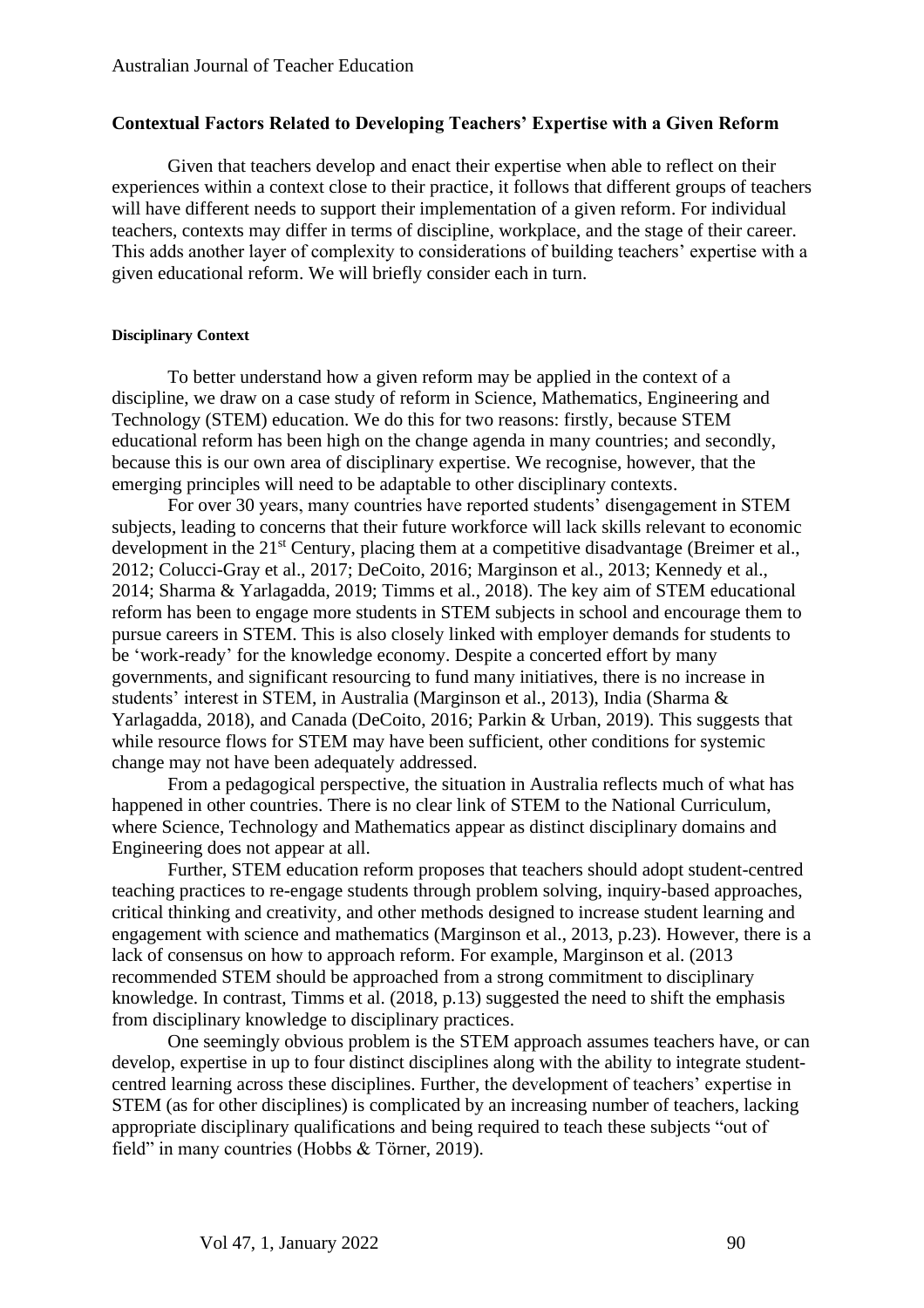#### Australian Journal of Teacher Education

The fact that significant resources have been invested world-wide in STEM education reform, with little progress toward its stated aims, suggests a lack of coherence in its implementation. We argue, given the earlier discussion, that the implementation of STEM has proceeded without sufficient attention being paid by policymakers and/or researchers to supporting teachers to gain the expertise needed to meet the significant pedagogical challenges it presents.

Marginson et al. (2013) argued that developing pedagogical expertise in STEM is best done within the context of a discipline. Because this is consistent with Schulman's ideas on teacher expertise, we also adopt this stance and propose to advance the discussion further by narrowing the lens of our case study to a single discipline, more specifically, science education. We will later attempt to generalise this argument to cover other disciplines in framing the language of the principles.

#### **Building Teachers' Expertise within a Discipline: The Case of Science Education**

There is a long history of reform in science education, with several "pendulum swings" regarding student participation over the past 100 years (Abd-El-Khalick et al., 2015, p. 513). Following Piaget (1952), many science education researchers advocated a shift to more constructivist, student-centred learning approaches in science, in which students actively make links between their pre-existing knowledge and new knowledge and draw on their personal experience to build understanding. This idea was extended by Vygotsky (1978) who incorporated socio-cultural perspectives using language and other symbolic tools for joint meaning making, as well as supporting students' potential development through the guidance of more knowledgeable others.

Constructivist learning led to "conceptual change" approaches which aimed to shift students' naïve conceptions of how the world works, to views more consistent with a scientific view. The research indicates, however, this resulted in little change in classroom practice or students' understanding of science concepts (Duit & Treagust, 2012; Tytler & Prain, 2013). Further, there is little evidence that teachers have adopted more studentcentered, inquiry-based learning approaches (Fitzgerald et al. 2019), and the lack of student engagement with science, which prompted STEM reform programs, persists (Kennedy et al. 2014; DeCoito, 2016).

Schulman (1986) claimed teachers' content knowledge in a given subject needs to include understanding how "the basic concepts and principles of the discipline are organized" (p.9), and its "syntactic structure", or how knowledge is validated. It is now widely recognised that students also need to see the relevance of science, and experience the "nature of science", that is, how knowledge is developed within the discipline (Duit & Treagust, 2012; Duschl & Grandy, 2013; Osborne, 2014; Tytler et al., 2018).

As one response, science education researchers have turned to cognitive and sociosemiotic theories in an effort to make the epistemic practices of science more accessible to students and move away from learning science being perceived as a content driven exercise. These approaches require teachers to extend their repertoire to provide authentic experiences of science to engage students, including through their use of communication tools, such as argumentation and visualisation, to develop students' understanding of science in ways that emulate how scientific knowledge is developed (Duschl & Osborne, 2002; Gilbert, 2005; Klein, 2006; Tytler & Prain, 2013).

What is also being recognised is that the interactive nature of these pedagogies demands a lot of teachers (Kenny & Cirkony, 2018; Sherin et al., 2005; Tytler et al., 2013). These forms of science teaching require extensive mediation of the proscribed curriculum by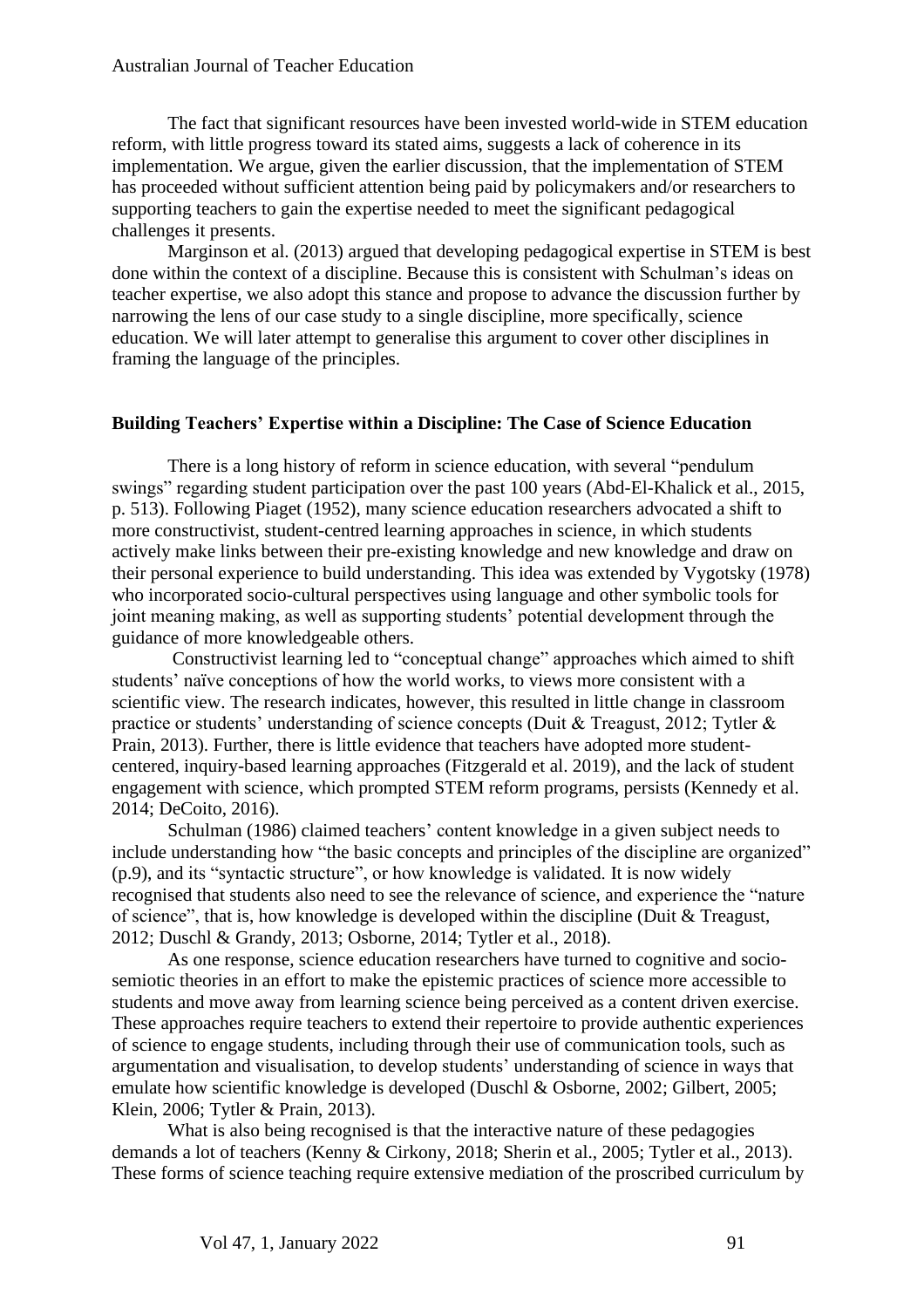the teacher, their ability to design meaningful tasks and facilitate open-ended dialogue around the students' representations and to build on each student's conceptual understanding. This necessitates ongoing assessment of students' developing understanding and ongoing adjustments to the learning activities (Cirkony & Kenny, 2018; Tytler et al., 2013).

#### **Building Teachers' Expertise in Their Practice Context: Challenges Faced by Primary and Secondary Teachers of Science**

The other aspect to be considered when building teacher expertise is in relation to their workplace or practice context. As generalist teachers, primary teachers face different challenges teaching any given discipline, compared to their secondary counterparts, who generally have some disciplinary specialty. In science education, given most primary teachers have minimal science background, they tend to have limited understanding of, or background in, the proposed disciplinary-specific knowledge, particularly as it pertains to linking activities with conceptual principles. This leads to a general lack of confidence in or experience with teaching science (Harlen, 2015, p.47). Thus, primary teachers will often focus on more superficial activities at the expense of facilitating guided inquiry approaches that lead to deeper understanding of the concepts (Harlen, 2015, p.48).

However, PL designed to improve their science content knowledge is not necessarily the solution, given, for example, that many secondary teachers, who have sound knowledge of their specialist science discipline, are unlikely to possess deep disciplinary knowledge of other areas of science (Harlen, 2015). A biology major, for example, may lack deep understanding of physics and vice versa. Further, Harlen (2015) points out, for most secondary teachers, their practical experiences during their own studies in science were often confirmatory lab exercises, as opposed to genuine inquiry. So, they may "lack of first-hand experience of scientific activity that would give confidence in teaching ideas about science" (p.48). They also may find inquiry-based teaching approaches challenging, especially given an overcrowded curriculum. This suggests that developing the expertise of teachers of science to use inquiry-based approaches requires specific PL. To be confident to teach this way, all teachers need first to experience inquiry as learners, either in their initial teacher education program, and/or as part of their ongoing PL (Brand & Moore, 2015; Darling-Hammond et al. 2017; Darling-Hammond & McLaughlin, 2011).

Echoing the earlier comments, Harlen (2015) also highlights the lack of coherence between the espoused educational goals of science learning in the 21st Century and the narrow forms of approaches used to assess student learning:

*Since what is assessed and reported is assumed to reflect what it is important to learn, it is essential that this is not limited to what can be readily tested. A range of methods should be used to gather and interpret evidence of learning so that students are able to show what they can do in relation to all types of goals (Harlen, 2015, p.9).* 

In summary, the STEM case study presents an example of an educational reform largely driven by a national policy agenda that lacks coherence from both a curricula and pedagogical point of view. STEM reform suffers not from a lack of resources, but from a lack of coherence and systemic thinking in its implementation. We contend the effectiveness of STEM education reform would be considerably enhanced if policymakers had more awareness of, for example, the complex nature of teaching a multi-disciplinary construct, the needs of teachers with varying backgrounds in these domains, and the development of suitably qualified future teachers.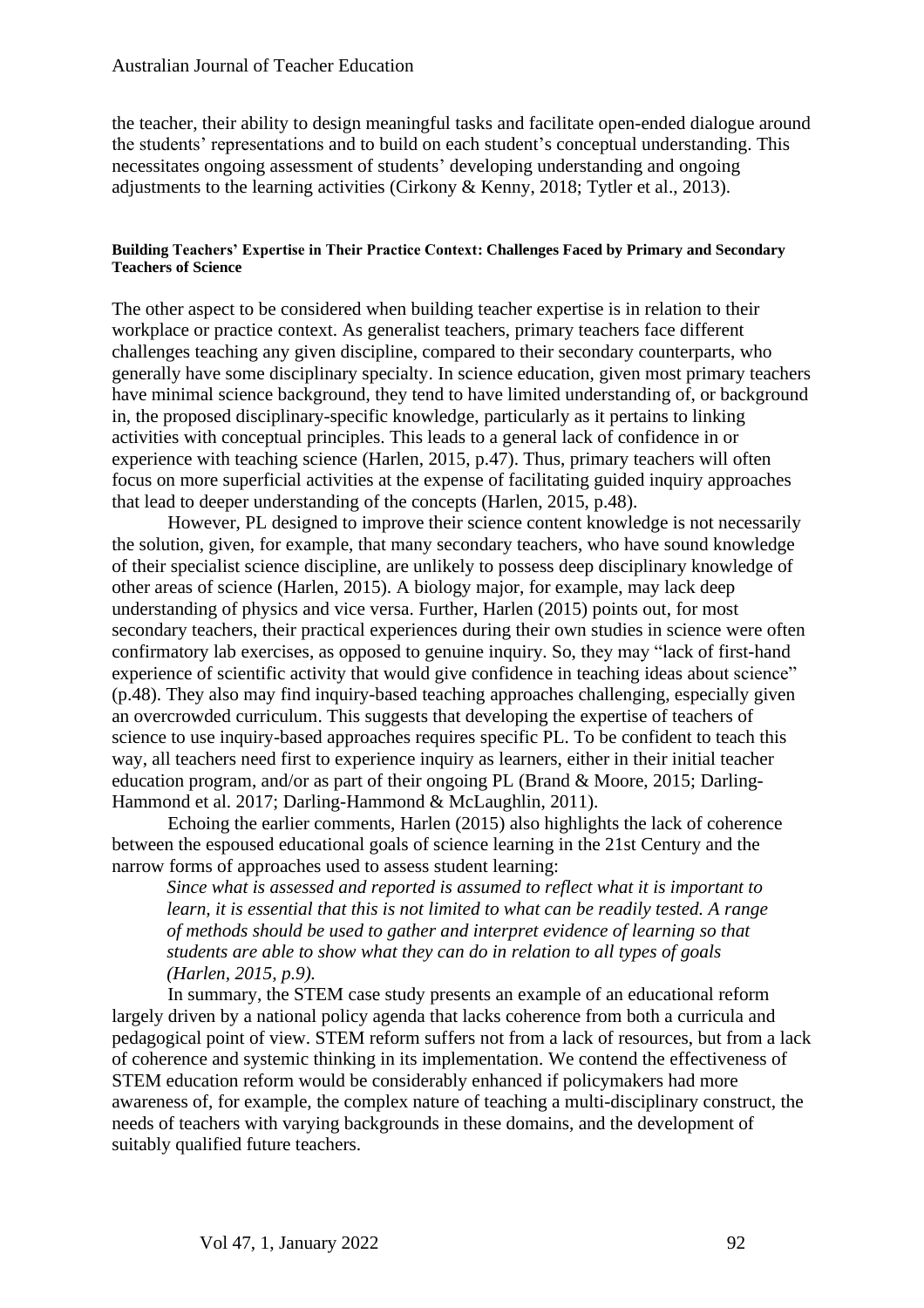#### Australian Journal of Teacher Education

The case study demonstrates that when a given reform is intended to change classroom practice, more attention needs to be paid to supporting the teachers to build their expertise with the reform, implement it in their classrooms, and provide feedback to shape the reform. The accountabilities in place, such as assessment practices, need to be coherent with the aims of the initiative. From a systems perspective, there is a strong disconnect with the policy (i.e., STEM), the resource flows (e.g., funding, qualified STEM teachers), and the classroom practices (e.g., curriculum, pedagogy, assessment)

Although our argument in this final section has been developed using STEM reform as a case study, we propose two final enabling principles to underpin what effective educational reform might look like more generally. The language used in these principles is framed to be applicable to a range of disciplines and work contexts.

In supporting the development of teachers' expertise with a given reform, its implementation plan should:

| 10. Aim to build students' conceptual understanding by engaging students in         |
|-------------------------------------------------------------------------------------|
| authentic inquiry experiences that link to relevant real-world issues and are based |
| on epistemic practices of the relevant disciplines.                                 |

*11. Support teachers to design and implement appropriate learning activities in their contexts and use of a range of assessment practices that align with the learning outcomes advocated in the reform.*

#### **Conclusions**

In the belief that many attempts at education reform may not have paid sufficient attention to the complexities of the education system, we took a systems perspective in researching and writing this paper. We have proposed the 11 principles (see Appendix A) needed to underpin effective systemic educational reform. These eleven principles are substantiated by an extensive body of research, and incorporate the six conditions for systemic change, including those that may previously have been given little attention due to their less explicit nature, such as the power, relationships, and mental models (Kania et al. 2018).

If, indeed, these are accepted as *first principles* for systemic educational reform, then the omission of any one of them will, by definition, reduce the effectiveness of a given reform. As first principles, they are based on what we know and outline what needs to be done to enact effective and sustained education reform. The six foundational principles will ensure the conditions exist for the system to function effectively be more responsive to a reform agenda. The five enabling principles ensure the right conditions are in place to support the effective implementation of the reform.

Linking the principles in this way illustrates that effective education reform requires addressing more than one condition to support sustained change. As the STEM case study exemplifies, despite substantial resourcing, when top-down policy lacks coherence and provides for limited feedback, there is little opportunity to develop understanding of the demands of the reform, especially on teachers in classrooms and the support they need for its implementation to be effective. The principles emphasise the need to support the foundational conditions and contextual considerations for change initiatives. Our hope is that these principles will prompt discussions amongst policymakers, research colleagues and teachers on how they may be enacted to support more successful and sustained reform initiatives in education.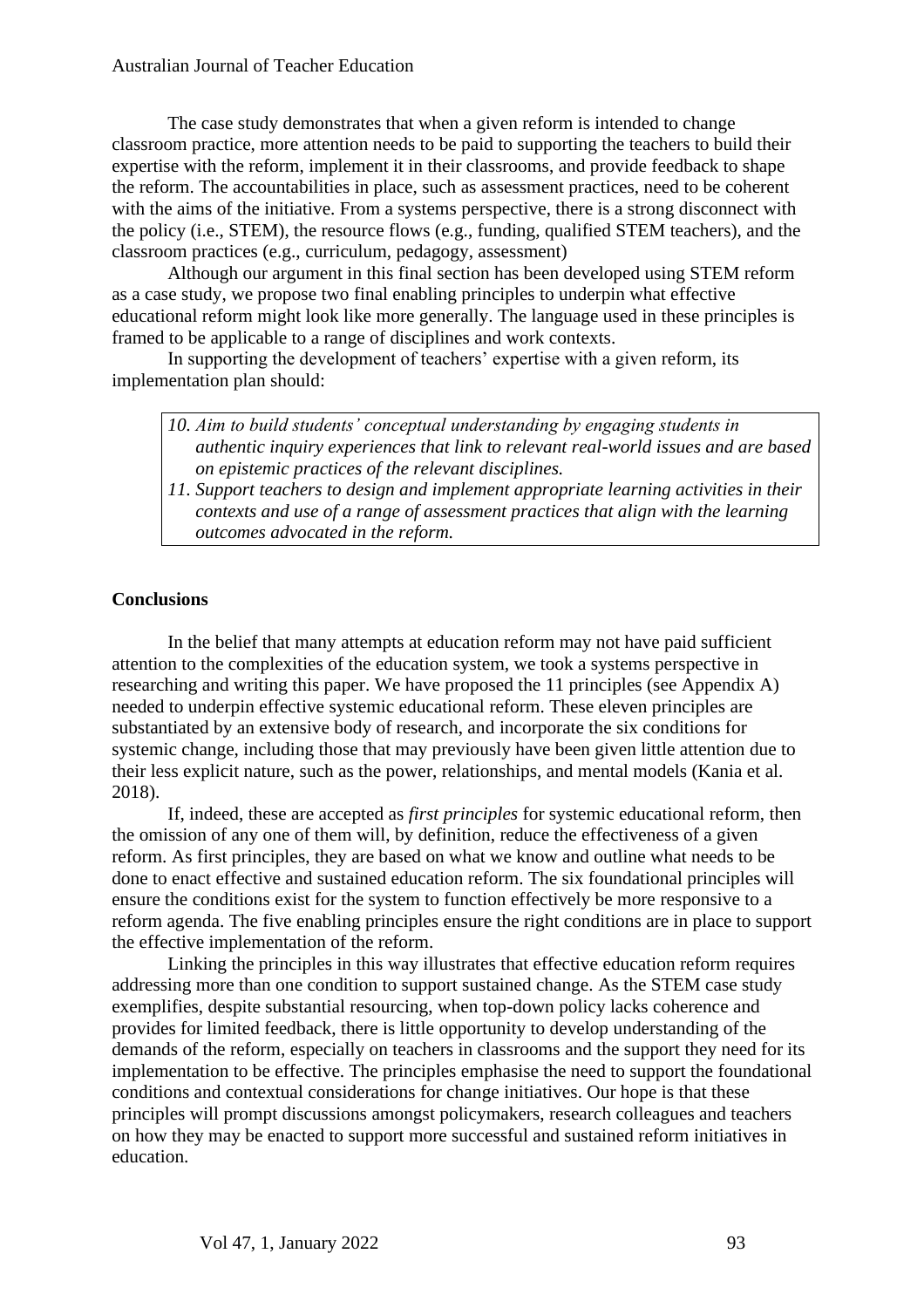# **References**

- Abd-El-Khalick F., Lederman N.G., & Schwartz R. (2015). Inquiry, as a Curriculum strand. In: R. Gunstone (Ed), Encyclopedia of science education. Springer, Dordrecht. [https://doi.org/10.1007/978-94-007-2150-0\\_190](https://doi.org/10.1007/978-94-007-2150-0_190)
- AITSL (accessed Feb, 2022). *Australian Professional Standards for Teachers*. Australian Institute for Teaching and School Leadership. <https://www.aitsl.edu.au/teach/standards>
- Ananiadou, K., & Claro, M. (2009). 21st century skills and competences for new millennium learners in OECD Countries. *OECD education working papers*, No. 41. OECD Publishing.<https://doi.org/10.1787/218525261154>
- Appleton, K. (2003). How do beginning primary school teachers cope with science? Toward an understanding of science teaching practice. *Research in Science Education*, *33*(1), 1–25.<https://doi.org/10.1023/A:1023666618800>
- Aristotle, Metaphysics (n.d.), 1013a, 14–15.
- Berliner, D.C. (1986). In Pursuit of the Expert Pedagogue. *Educational Researcher*, *15* (7), 5–13 <https://doi.org/10.3102/0013189X015007007>
- Boaz, A., Davies, H., Fraser, A. & Nutley, S. (Eds.). (2019). *What works now? Evidenceinformed policy and practice.* Policy Press.
- Brand, B.R., & Moore, S.J. (2011). Enhancing teachers' application of inquiry-based strategies using a constructivist sociocultural professional development model. *International Journal of Science Education, 33*(7), 889–913. <https://doi.org/10.1080/09500691003739374>
- Breimer, J.M, Johnson, C.C., Harkness, S.S., & Koehler, C.M. (2012). What is STEM? A discussion about conceptions of STEM in education and partnerships. *School Science and Mathematics, 112*(1), 3–11. <https://doi.org/10.1111/j.1949-8594.2011.00109.x>
- British Columbia Teachers' Council. (2019). *Professional standards for BC educators.*  [https://www2.gov.bc.ca/assets/gov/education/kindergarten-to-grade-12/teach/teacher](https://www2.gov.bc.ca/assets/gov/education/kindergarten-to-grade-12/teach/teacher-regulation/standards-for-educators/edu_standards.pdf)[regulation/standards-for-educators/edu\\_standards.pdf](https://www2.gov.bc.ca/assets/gov/education/kindergarten-to-grade-12/teach/teacher-regulation/standards-for-educators/edu_standards.pdf)
- Cain, T. (2019). School-university links for evidence-informed practice. *Education Sciences*, *9*(2), 97. Retrieved from <https://doi.org/10.3390/educsci9020097>
- Campbell, C., Chittleborough, G., Gilbert, A., Hobbs, L., Jones, M., Kenny, J. & Redman, C. Models of School-Based Practice: Partnerships in Practice. In Linda Hobbs, Mellita Jones & Coral Campbell (Eds.) School-based Partnerships in Teacher Education: A Research Informed Model for Universities, Schools and Beyond, (pp.39-57). Springer. [https://doi.org/10.1007/978-981-13-1795-8\\_3](https://doi.org/10.1007/978-981-13-1795-8_3)
- Chapman, J. (2004). Systems failure: Why governments need to think differently. Demos. https://www.demos.co.uk/files/systemfailure2.pdf
- Checkland, P. (2012). Four Conditions for Serious Systems Thinking and Action, Systems Research and Behavioral Science. *Syst. Res, 29*, 465–469. <https://doi.org/10.1002/sres.2158>
- Colucci-Gray, L., Burnard, P., Cooke, C., Davies, R., Gray, & Trowsdale, J. (2017). *Reviewing the potential and challenges of developing STEAM education through creative pedagogies for 21st learning: How can school curricula be broadened towards a more responsive, dynamic, and inclusive form of education?* BERA Research Commission. [https://www.bera.ac.uk/project/reviewing-the-potential-and](https://www.bera.ac.uk/project/reviewing-the-potential-and-challenges-of-developing-steam-education-2)[challenges-of-developing-steam-education-2](https://www.bera.ac.uk/project/reviewing-the-potential-and-challenges-of-developing-steam-education-2)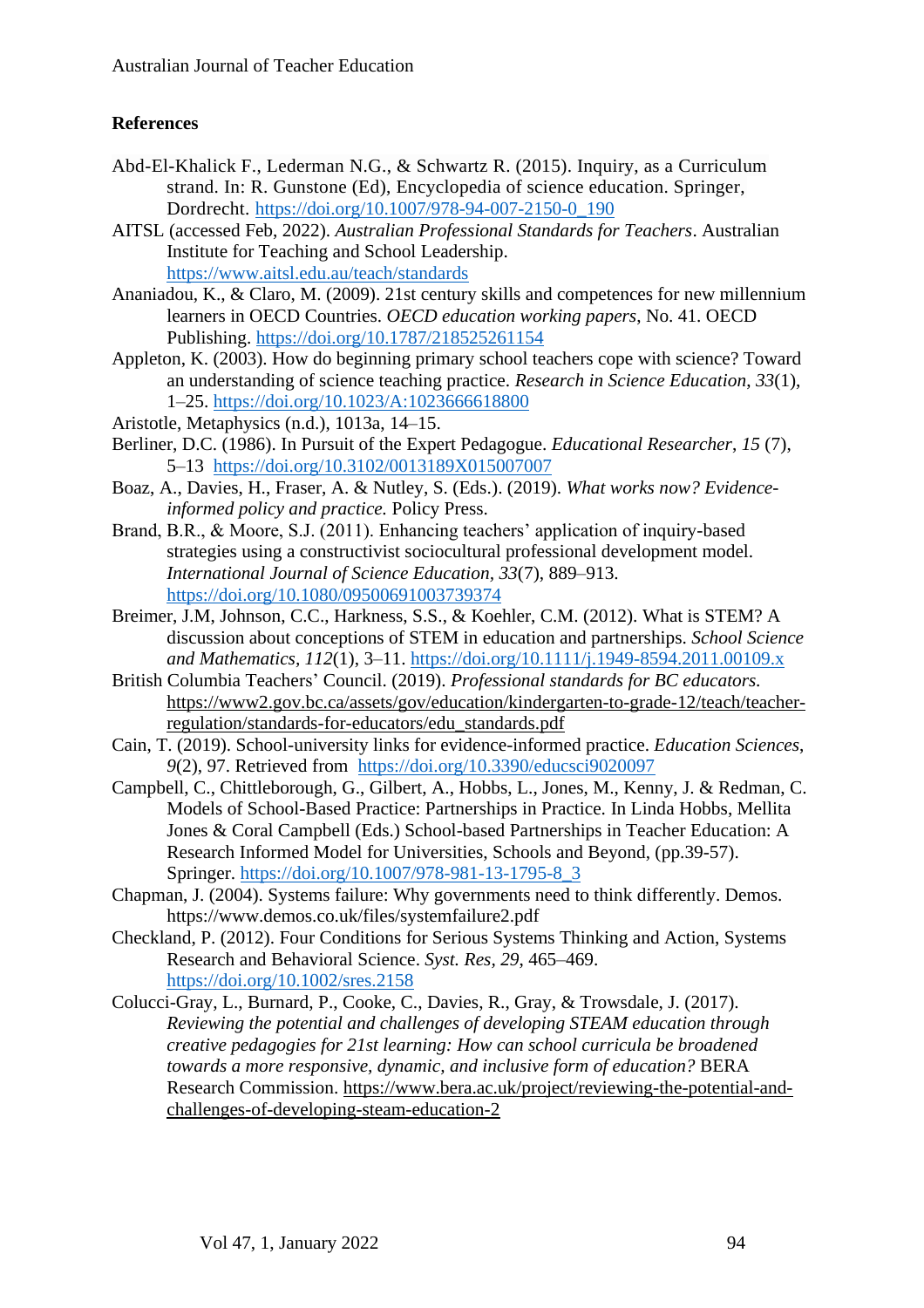- Cooper, G. Kenny, J., & Fraser, S. (2012). Influencing Intended Teaching Practice: Exploring pre-service teachers' perceptions of science teaching resources, *International Journal of Science Education, 34* (12), 1883–1908. <https://doi.org/10.1080/09500693.2012.698762>
- Darling-Hammond, L. (2006). Constructing 21<sup>st</sup>-century teacher education. *Journal of Teacher Education, 57*(3), 300–314.<https://doi.org/10.1177/0022487105285962>
- Darling-Hammond, L., & McLaughlin, M. W. (2011). Policies that support professional development in an era of reform. *Kappan*, *92*(6), 81–92. <https://doi.org/10.1177/003172171109200622>
- Darling-Hammond, L., Wilhoit, G., & Pittenger, L. (2014). Accountability for college and career readiness: developing a new paradigm. *Education Policy Analysis Archives*, *22*(86).<https://doi.org/10.14507/epaa.v22n86.2014>
- Darling-Hammond, L., Hyler, M. E., Gardner, M. (2017). *Effective teacher professional development*. Learning Policy Institute. <https://learningpolicyinstitute.org/product/teacher-prof-dev> <https://doi.org/10.54300/122.311>
- DeCoito, I. (2016). STEM Education in Canada: A Knowledge Synthesis. *Canadian Journal of Science and Mathematics and Technology Education, 16***,** 114–128. <https://doi.org/10.1080/14926156.2016.1166297>
- Duit, R., & Treagust, D. F. (2012). How can conceptual change contribute to theory and practice in science education? In B. J. Fraser, K. Tobin & C. J. McRobbie (Eds.), *Second international handbook of science education* (pp. 107–118). Springer. [https://doi.org/10.1007/978-1-4020-9041-7\\_9](https://doi.org/10.1007/978-1-4020-9041-7_9)
- Duschl, R., & Grandy, R. (2013). Two views about explicitly teaching nature of science. *Science and Education, 22*, 2109–2139.<https://doi.org/10.1007/s11191-012-9539-4>
- Duschl, R. A. & Osborne, J. (2002). Supporting and promoting argumentation discourse in science education, *Studies in Science Education, 38*, 39–72. <https://doi.org/10.1080/03057260208560187>
- Education Council of New Zealand (2019). *Our code, our standards.* [https://www.teachingcouncil.nz/sites/default/files/Our%20Code%20Our%20Standard](https://www.teachingcouncil.nz/sites/default/files/Our%20Code%20Our%20Standards%20web%20booklet%20FINAL.pdf) [s%20web%20booklet%20FINAL.pdf](https://www.teachingcouncil.nz/sites/default/files/Our%20Code%20Our%20Standards%20web%20booklet%20FINAL.pdf)
- Ericsson, K., Hoffman, R., Kozbelt, A., & Williams, A. (Eds.). (2018). *The Cambridge handbook of expertise and expert performance*. Cambridge University Press. <https://doi.org/10.1017/9781316480748>
- Farley-Ripple, E., Karpyn, A.E., McDonough K.M., & Tilley, K. (2017). Defining how we get to research: A model framework for schools. In M.Y. Eryaman & B. Schneider (Eds.), Evidence and public good in educational policy, research and practice (pp. 79– 95). Springer International Publishing. [https://doi.org/10.1007/978-3-319-58850-6\\_5](https://doi.org/10.1007/978-3-319-58850-6_5)
- Fitzgerald, M., Danaia, L., & McKinnon, D.H. (2019). Barriers inhibiting inquiry-based science teaching and potential solutions: Perceptions of positively inclined early adopters, *Research in Science Education, 49*, 543–566. <https://doi.org/10.1007/s11165-018-9812-x>
- Fullan, M., Rincón-Gallardo, S., & Hargreaves, A. (2015). Professional capital as accountability. *Education Policy Analysis Archives, 23*(15). <https://doi.org/10.14507/epaa.v23.1998>
- Garet, M. S., Porter, A. C., Desimone, L., Birman, B.F., & Yoon, K. (2001). What makes professional development effective? Results from a national sample of teachers. *American Educational Research Journal, 38*(4), 915–945. <https://doi.org/10.3102/00028312038004915>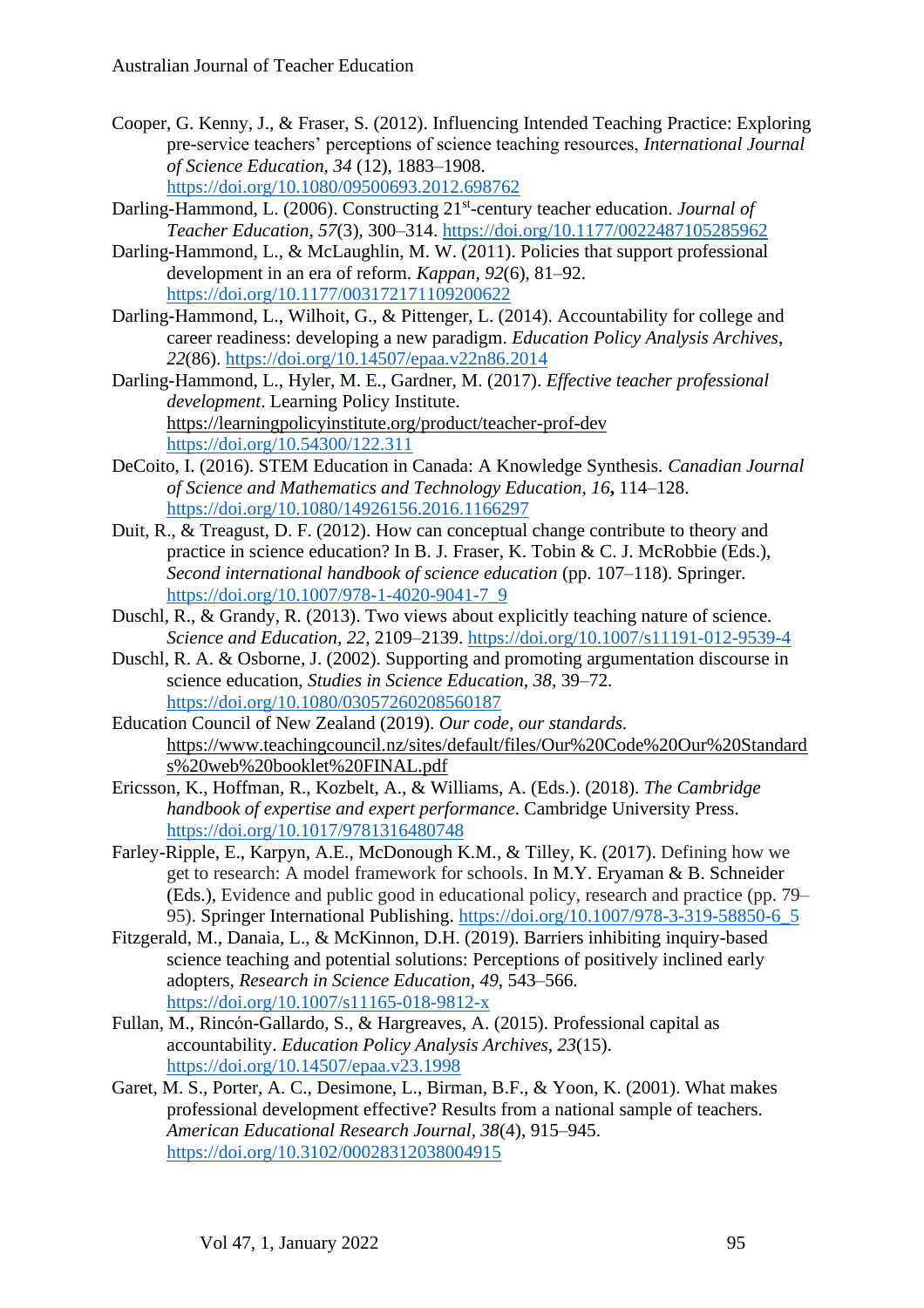- Gilbert, J. (2005). Visualization: A metacognitive skill in science and science education. In J. Gilbert (Ed.), *Visualization in science education* (pp. 9–28). Springer. [https://doi.org/10.1007/1-4020-3613-2\\_2](https://doi.org/10.1007/1-4020-3613-2_2)
- Green, B. (2021) Renegotiating the Curriculum? *Curriculum Perspectives, 41*, 213–225. <https://doi.org/10.1007/s41297-021-00143-7>
- Hackling, M. & Prain, V. (2005). *Primary Connections: Stage 2 trial research report.*  Australian Academy of Science. https://www.primaryconnections.org.au/sites/default/files/2019-

12/Stage%202%20Trial%20Research%20Report\_2005.pdf

- Hargreaves, A., & Fullan, M. (2012). *Professional Capital: Transforming teaching in every school*. Teachers College Press.
- Harlen, W. (Ed.). (2015). *Working with the big ideas of science education*, Science Education Programme (SEP) of IAP.<https://www.interacademies.net/node/48225>
- Hattie, J. (2014). *Visible learning for teachers: Maximizing impact on learning*. Routledge.
- Hawley, W. & Valli, L. (2000). Learner-centered professional development. *Phi Delta Kappan Center for Evaluation, Development, and Research, 27*, 7–10.
- Hobbs, L., & Törner, G. (2019). The out-of-field phenomenon: Synthesis and taking action. In L. Hobbs & G. Törner (Eds*.), Examining the phenomenon of "teaching out-offield": international perspectives on teaching as a non-specialist* (309–322.). Springer. [https://doi.org/10.1007/978-981-13-3366-8\\_12](https://doi.org/10.1007/978-981-13-3366-8_12)
- Ingvarson, L., Reid, K., Buckley, S., Kleinhenz, E., Masters, G., & Rowley, G. (2014). *Best practice teacher education programs and Australia's own programs*. Australian Council for Educational Research. [https://research.acer.edu.au/cgi/viewcontent.cgi?article=1014&context=teacher\\_](https://research.acer.edu.au/cgi/viewcontent.cgi?article=1014&context=teacher_education) [education.](https://research.acer.edu.au/cgi/viewcontent.cgi?article=1014&context=teacher_education)
- Jiang, M., & Braatz, R.D. (2016). Integrated control of continuous (bio) pharmaceutical manufacturing. *American Pharmaceutical Review*, *19*(6), 110–115.
- Jensen, B., Sonnemann, J., Roberts-Hull, K., & Hunter, A. (2016). *Beyond PD: Teacher professional learning in high-performing systems.* National Center on Education and the Economy. <http://www.ncee.org/wp-content/uploads/2015/08/BeyondPDWeb.pdf>
- Jones M., Hobbs, L., Kenny J., Campbell C., Chittleborough, G., Gilbert, A., Herbert, S. & Redman, C. (2016). Successful university-school partnerships: An interpretive framework to inform partnership practice, *Teaching and Teacher Education*, *60*, 108– 120. Retrieved from<https://doi.org/10.1016/j.tate.2016.08.006>
- Kania, J., Kramer, M., & Senge, P. (2018). *The water for systems change.* FSG. [https://www.fsg.org/publications/water\\_of\\_systems\\_change](https://protect-au.mimecast.com/s/9w7XCBNZz7iwBLgBSz8oxq?domain=fsg.org)
- Kenny, J., & Cirkony, C. (2018). Using representations in the science classroom. In Woolcott, G. & Whannell, R. (Eds), *Teaching secondary science: Theory and practice* (pp. 141–163). Cambridge University Press*.*
- Kennedy, J., Lyons, T., & Quinn, F. (2014). The continuing decline of science and mathematics enrolments in Australian high schools. *Teaching Science, 60*(2). [http://eprints.qut.edu.au/73153/1/Continui ng\\_decline\\_of\\_science\\_proof.pdf](http://eprints.qut.edu.au/73153/1/Continui%20ng_decline_of_science_proof.pdf)
- Klein, P. D. (2006). The challenges of scientific literacy: From the viewpoint of second generation cognitive science. *International Journal of Science Education, 28*(2–3), 143–178.<https://doi.org/10.1080/09500690500336627>
- Kostoulas, A., Babić, S., Glettler, C., Karner, A., Mercer, S., & Seidl, E. (2019). Lost in research: educators' attitudes towards research and professional development, *Teacher Development, 23*(3) 307–324. <https://doi.org/10.1080/13664530.2019.1614655>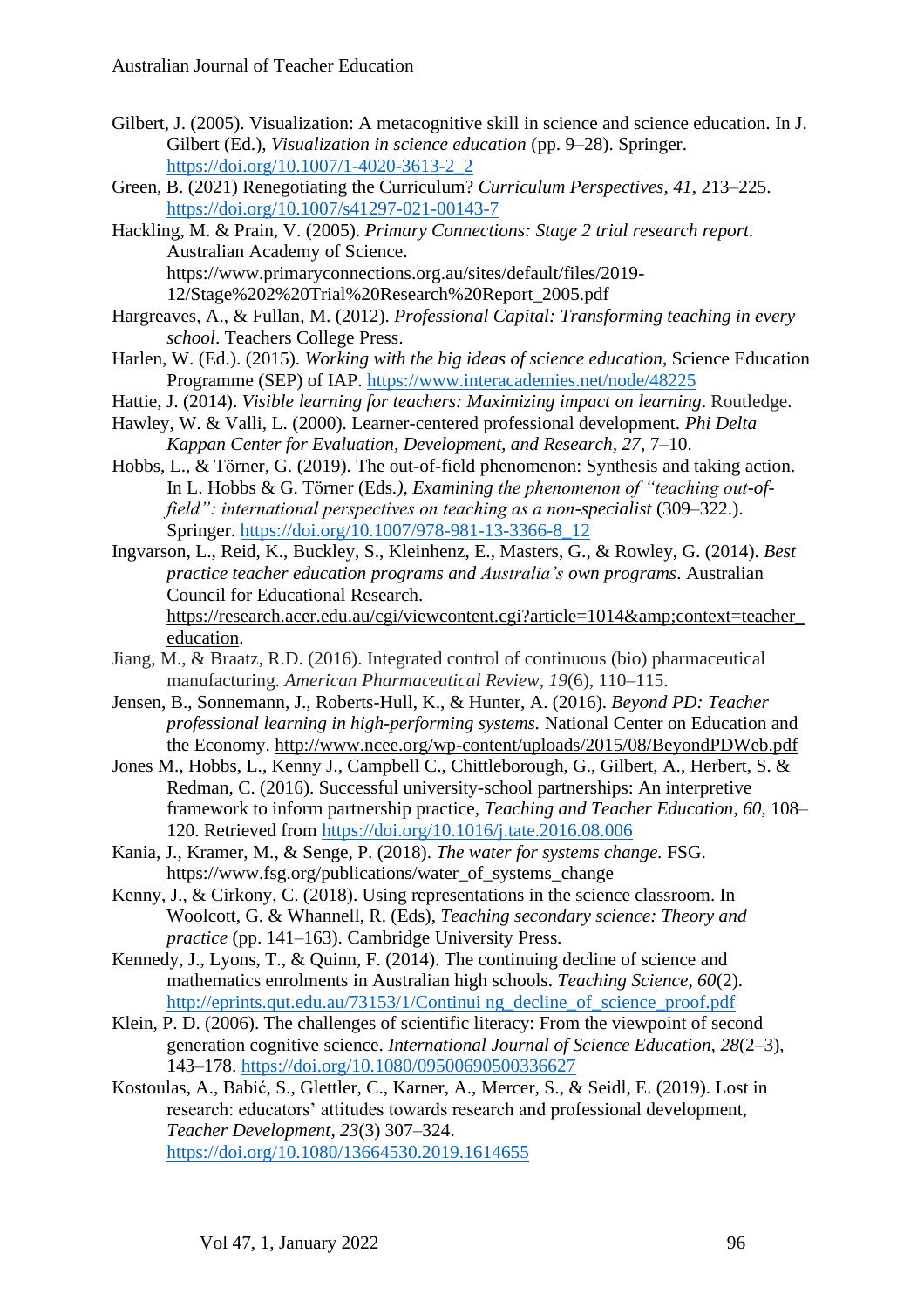- Kruger, T., Davies, A., Eckersley B., Newell F., & Cherednichenko, B. (2009). *Effective and sustainable university-school partnerships: Beyond determined efforts by inspired individuals*. Teaching Australia - Australian Institute for Teaching and School Leadership Limited.
- Levin, B. (2010). Governments and education reform: some lessons from the last 50 years, *Journal of Education Policy, 25*(6), 739–747. <https://doi.org/10.1080/02680939.2010.523793>
- Levin, B. (2013). To know is not enough. *Review of Education, 1*(1), 2–31. <https://doi.org/10.1002/rev3.3001>
- Luft, J.A., Dubois S. L, Nixon, R.S., & Campbell, B.K. (2015). Supporting newly hired teachers of science: attaining teacher professional standards, *Studies in Science, 51*(1), 1–48.<https://doi.org/10.1080/03057267.2014.980559>
- Marginson, S., Tytler, R., Freeman, B., & Roberts, K. (2013). *STEM: Country comparisons: International comparisons of science, technology, engineering and mathematics (STEM) education. Final report.* Australian Council of Learned Academies.
- McKenzie, F. (2014). *Complex adaptive systems. Implications for leaders, organisations, government and citizens. Policy Brief No. I.* Australian Future Project.
- Meadows, D.H. (1999). Leverage points. *Places to intervene in a system*. <https://donellameadows.org/archives/leverage-points-places-to-intervene-in-a-system/>
- Meadows, D.H. (2014). *Thinking in systems*. Vermont, USA: Chelsea Green Publishing.
- Merrill, D.M. (2002), First principles of instruction, *Educational Technology Research and Development, 50*(3), 43–59. <https://doi.org/10.1007/BF02505024>
- National Research Council. (2000). How people learn: Brain, mind, experience, and school: Expanded Edition. The National Academies Press.
- OECD (2007), *Evidence in education: Linking research and policy*. <https://doi.org/10.1787/9789264033672-en>
- Osborne, J. (2014). Teaching scientific practices: Meeting the challenge of change. *Journal of Science Teacher Education, 25*(2), 177–196. [https://doi.org/10.1007/s10972-014-](https://doi.org/10.1007/s10972-014-9384-1) [9384-1](https://doi.org/10.1007/s10972-014-9384-1)
- Parkin, A. & Urban, M.C. (2019). *Spotlight on science learning: The evolution of STEM education*. Let's Talk Science.<https://letstalkscience.ca/node/7354>
- Patrick, C. Peach, D. & Pocknee, C. (2009). *The WIL (Work Integrated Learning) report: A national scoping study*. Australian Teaching and Learning Council.
- Piaget, J. (1952). *The origins of intelligence in children*. International University Press. <https://doi.org/10.1037/11494-000>
- Reid, K. & Kleinhenz, E. (2015). *Supporting teacher development: Literature review*. Australian Council for Educational Research (ACER). [https://research.acer.edu.au/do/search/?q=author\\_lname%3A%22Reid%22%20AND](https://research.acer.edu.au/do/search/?q=author_lname%3A%22Reid%22%20AND%20author_fname%3A%22Kate%22&start=0&context=473745&sort=date_desc&facet=) [%20author\\_fname%3A%22Kate%22&start=0&context=473745&sort=date\\_desc&fac](https://research.acer.edu.au/do/search/?q=author_lname%3A%22Reid%22%20AND%20author_fname%3A%22Kate%22&start=0&context=473745&sort=date_desc&facet=)  $et=$
- Schleicher, A. (2018). *World Class: How to build a 21st-century school system, strong performers and successful reformers in education*. OECD Publishing. <https://doi.org/10.1787/9789264300002-en>
- Schulman, L.S. (1986). Those who understand: Knowledge growth in teaching. *Educational Researcher, 15*(2), pp. 4–14.<https://doi.org/10.3102/0013189X015002004>
- Senge, P.M., Cambron-McCabe, N., Lucas, T., Smith, B., & Dutton, J. (2012). *Schools that learn (updated and revised): A fifth discipline fieldbook for educators, parents, and everyone who cares about education*. Currency.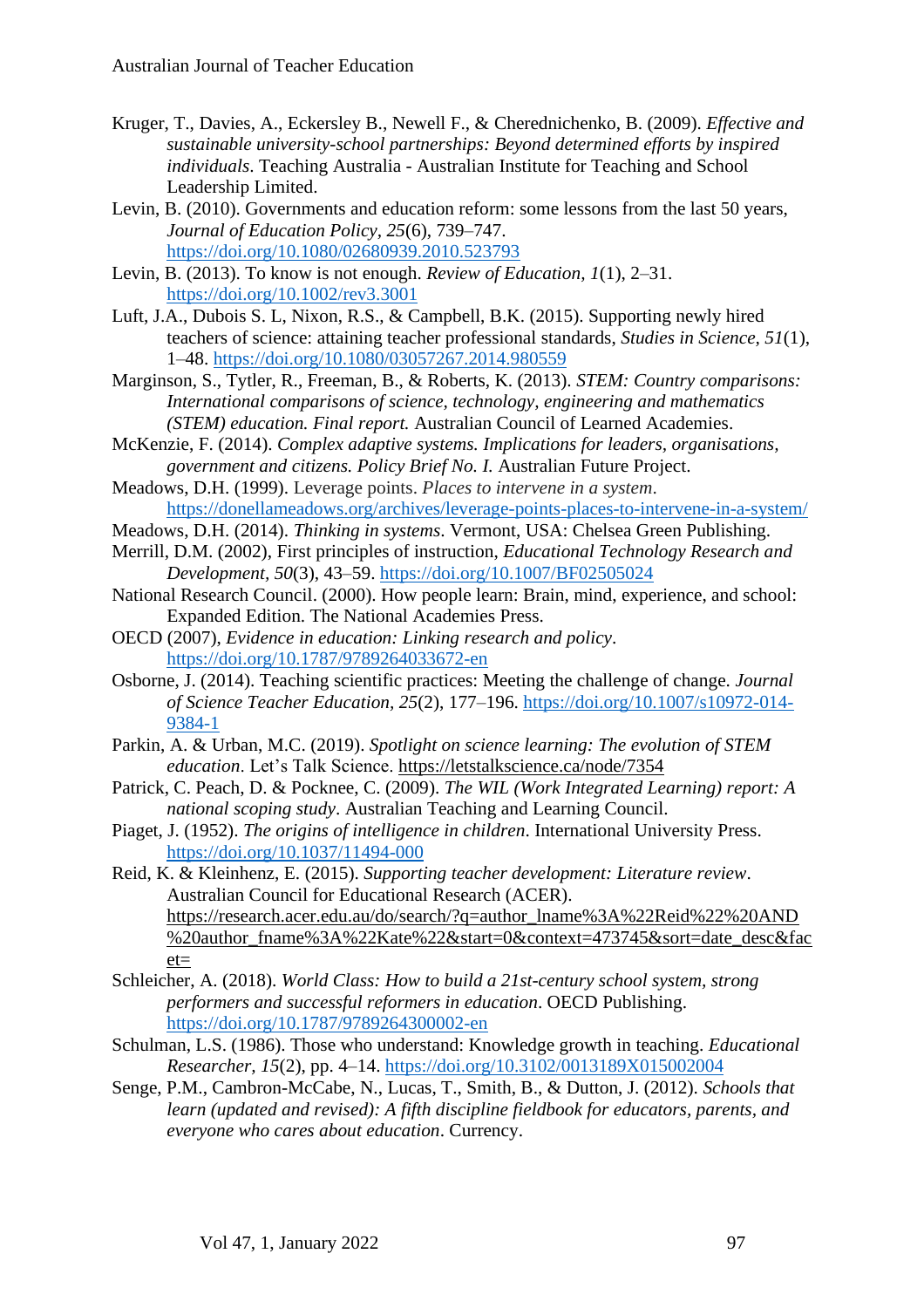- Sharma, J. & Yarlagadda, P.K. (2018). Perspectives of 'STEM education and policies' for the development of a skilled workforce in Australia and India. *International Journal of Science Education, 40*(16), 1999–2022. <https://doi.org/10.1080/09500693.2018.1517239>
- Sherin, B.L., Azevedo, F.S., & diSessa, A.A. (2005). Exploration Zones: A framework for describing the emergent structures of learning activities. In R. Nemirovsky, A.S. Rosebery, J. Solomon, & B. Warren (Eds**).** *Everyday matters in science and mathematics: Studies of complex classroom events* (pp. 329–366). Taylor & Francis.
- TEMAG (2014). *Action now: classroom ready teachers.* Report of the Teacher Education Ministerial Advisory Group.<https://docs.education.gov.au/node/36783>
- Timms, M., Moyle, K. Weldon, P., & Mitchell, P. (2018). *Challenges in STEM learning in Australian schools: Literature & policy review*. Australian Council for Educational Research (ACER).
- Tytler, R., & Prain, V. (2013). The nature of student learning and knowing in science. In R. Tytler, V. Prain, P. Hubber, & B. Waldrip, B. (Eds.), *Constructing representations to learn in science* (pp. 171–184). Sense Publishers. [https://doi.org/10.1007/978-94-](https://doi.org/10.1007/978-94-6209-203-7_10) [6209-203-7\\_10](https://doi.org/10.1007/978-94-6209-203-7_10)
- Tytler, R., Prain, V., & Hubber, P. (2018). Representation construction as a core science disciplinary literacy. In T. Kok-Sing & K. Danielsson (Eds.). *Global developments in literacy research for science education* (pp. 301–318). Springer. [https://doi.org/10.1007/978-3-319-69197-8\\_18](https://doi.org/10.1007/978-3-319-69197-8_18)
- Tytler, R., Prain, V., Hubber, P., & Waldrip, B. (Eds). (2013). *The role of representation in learning science: A pedagogy for engagement with learning*. Sense Publishers. <https://doi.org/10.1007/978-94-6209-203-7>
- Vygotsky, L. S. (1978). *Mind in society: The development of higher psychological processes*. Harvard University Press.